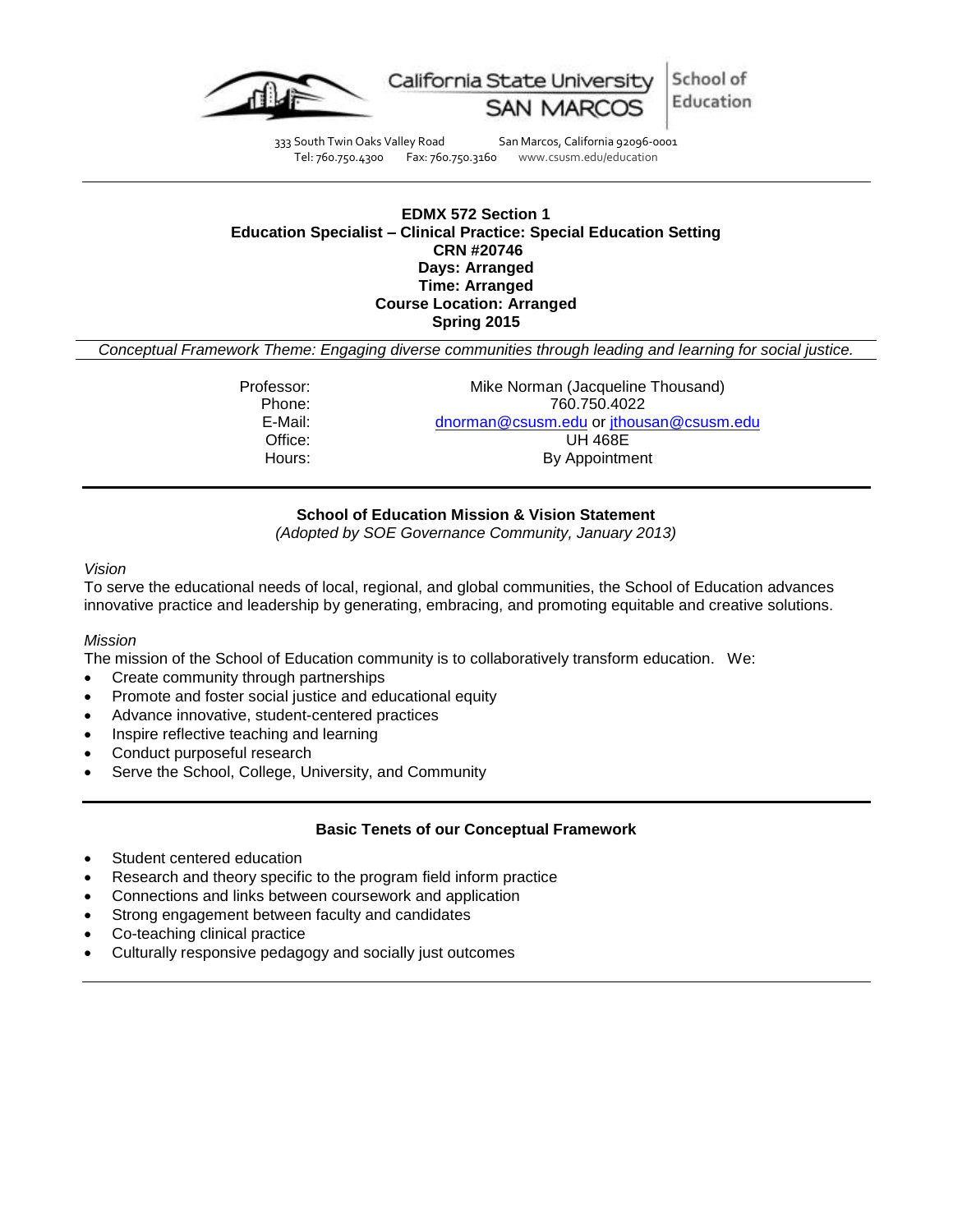## **Table of Contents**

| Preliminary Education Specialist Documentation of Analysis of Functional Behavior Assessment and Positive |  |
|-----------------------------------------------------------------------------------------------------------|--|
|                                                                                                           |  |
|                                                                                                           |  |
| Suggested TPE and Co-Teaching Weekly Topical Conversations and Reflections Tracking Form  17              |  |
|                                                                                                           |  |
|                                                                                                           |  |
|                                                                                                           |  |
|                                                                                                           |  |
|                                                                                                           |  |
|                                                                                                           |  |
|                                                                                                           |  |
|                                                                                                           |  |
|                                                                                                           |  |
|                                                                                                           |  |
|                                                                                                           |  |
|                                                                                                           |  |
|                                                                                                           |  |
|                                                                                                           |  |
|                                                                                                           |  |

### **COURSE DESCRIPTION**

<span id="page-1-0"></span>Observation and teaching in special education setting in selected schools under the supervision of a credentialed special education teacher and university supervisor. Includes participation in a student teaching seminars. *May not be taken for credit by students who have received credit for EDMX 562 or EDMS 571. Graded Credit/No Credit. Prerequisite: Successful completion of program prescribed coursework.*

### <span id="page-1-1"></span>**Required Texts**

Because this is a supervised clinical experience, the materials for this class include the *Cal State San Marcos Mild/Moderate Teaching Performance Expectations Clinical Practice Assessment* observation form.

### <span id="page-1-2"></span>**TaskStream Enrollment and Postings**

The School of Education uses TaskStream to manage candidates' TPE, clinical practice, signature assignment, and disposition assessments. Candidates must be enrolled in TaskStream throughout the Mild/Moderate and Moderate/Severe Education Specialist program(s). Enrollment fees are paid by going to [www.taskstream.com](http://www.taskstrem.com/) and registering for at least one year. Concurrent candidates and candidates completing both the Mild/Moderate and Moderate/Severe credentials should enroll for at least two years.

### **Authorization to Teach English Learners**

<span id="page-1-4"></span><span id="page-1-3"></span>This credential program has been specifically designed to prepare teachers for the diversity of languages often encountered in California public school classrooms. The authorization to teach English learners is met through the infusion of content and experiences within the credential program, as well as additional coursework. Candidates successfully completing this program receive a credential with authorization to teach English learners. *(Approved by CCTC in SB 2042 Program Standards, August 02)*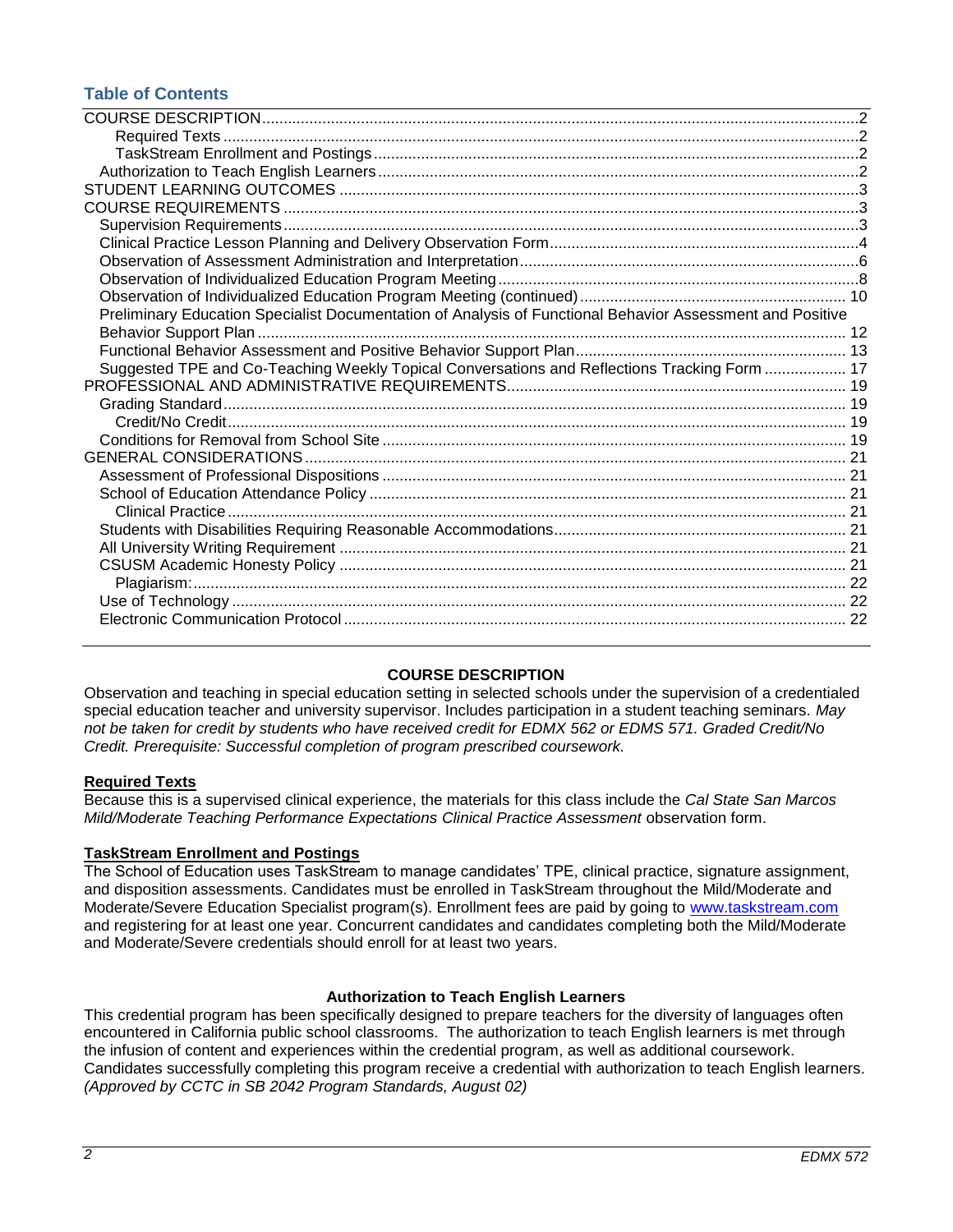### **STUDENT LEARNING OUTCOMES**

### **Candidates will:**

- assess and instruct students of various ages (Kindergarten to 22 years of age) and cultural/linguistic backgrounds with mild/moderate disabilities including students eligible under the federal disability categories of autism spectrum disorder, specific learning disabilities, mild to moderate mental retardation, serious emotional disturbance, and other health impairments (e.g., attention deficit disorder).
- demonstrate successful performance of the Mild/Moderate Education Specialist Teaching Performance Expectations as assessed using the *Cal State San Marcos Mild/Moderate Teaching Performance Expectations Clinical Practice Assessment* observation form.
- complete the EDMX 572 assignments related to TPE demonstration:
- Design and delivery of a least 3 formal lesson plans (TPE 1, 2, 4 11)
- Conduct a formal assessment (TPE 3, TPE 8.1)
- Conduct an IEP meeting (TPE 1.3, TPE 3, TPE 4.1, 12.1)
- Develop a weekly schedule for the Education Specialist, students, paraeducators, and related services and other support personnel (TPE 9.3, TPE 10.1
- Analyze a PBSP/BIP for at least one student and describe involvement in plan delivery (and design) (TPE 6.2, 6.3, 11.4, 12.2)

### **Student learning outcome assessment methods:**

Observations and assessment by university supervisor (with cooperating teacher collaboration) of clinical performance objectives, the Mild/Moderate Education Specialist Teaching Performance Expectations (ES TPEs), and the EDMX 572 assignments designated above.

Completion of an Individualized Transition Development Plan (ITDP) summarizing strengths and needs for continued professional growth regarding the Mild/Moderate ES TPES. The ITDP is developed with input from the candidate's university supervisor and cooperating teacher and is approved and signed by the candidate and the Education Specialist credential program coordinator or designee.

## **COURSE REQUIREMENTS**

### **Supervision Requirements**

- <span id="page-2-1"></span><span id="page-2-0"></span>1. Each candidate in this clinical practice meets with a university clinical practice supervisor at least five times (inclusive of exit interview) to discuss clinical experiences in order expand the candidate's knowledge of various assessment and intervention techniques and to practice leading an Individual Educational Program plan meetings.
- 2. Each candidate engages in a minimum of 50 days (10 weeks) of supervised clinical practicum hours in one or more school setting in which students with mild and moderate disabilities are being educated and engagement in an observation of a community-based leisure time.
- 3. Each candidate is observed and provides documentation of the clinical experiences described in the TPEs through notations on the *Cal State San Marcos Mild/Moderate Teaching Performance Expectations Clinical Practice Assessment* observation form.
- 4. Each candidate produces a directed clinical practice portfolio that includes samples of assessments, lessons, IEP meeting participation, and other educational experiences supporting students with mild and moderate disabilities.
- 5. Each candidate is observed by the University Supervisor a) delivering formal lessons b) conducting a formal assessment, and c) conducting an IEP meeting. The candidate also analyzes a PBS plan and explains involvement in its delivery for at least one student and submits a weekly Education Specialist, student, paraeducator, and related service personnel and schedule. (See supervisor observation and FBA/PBS forms on pages 4 – 13 of this syllabus.)
- 6. Each candidate produces an *Individualized Transition Development Plan* that summarizes strengths and areas of need for continued professional growth and that is signed by the candidate, the candidate's university supervisor, and the Education Specialist credential program coordinator or designee. This document is delivered to and assessed by the instructor of the EDMX 575 Education Specialist - Transition Development Plan Seminar.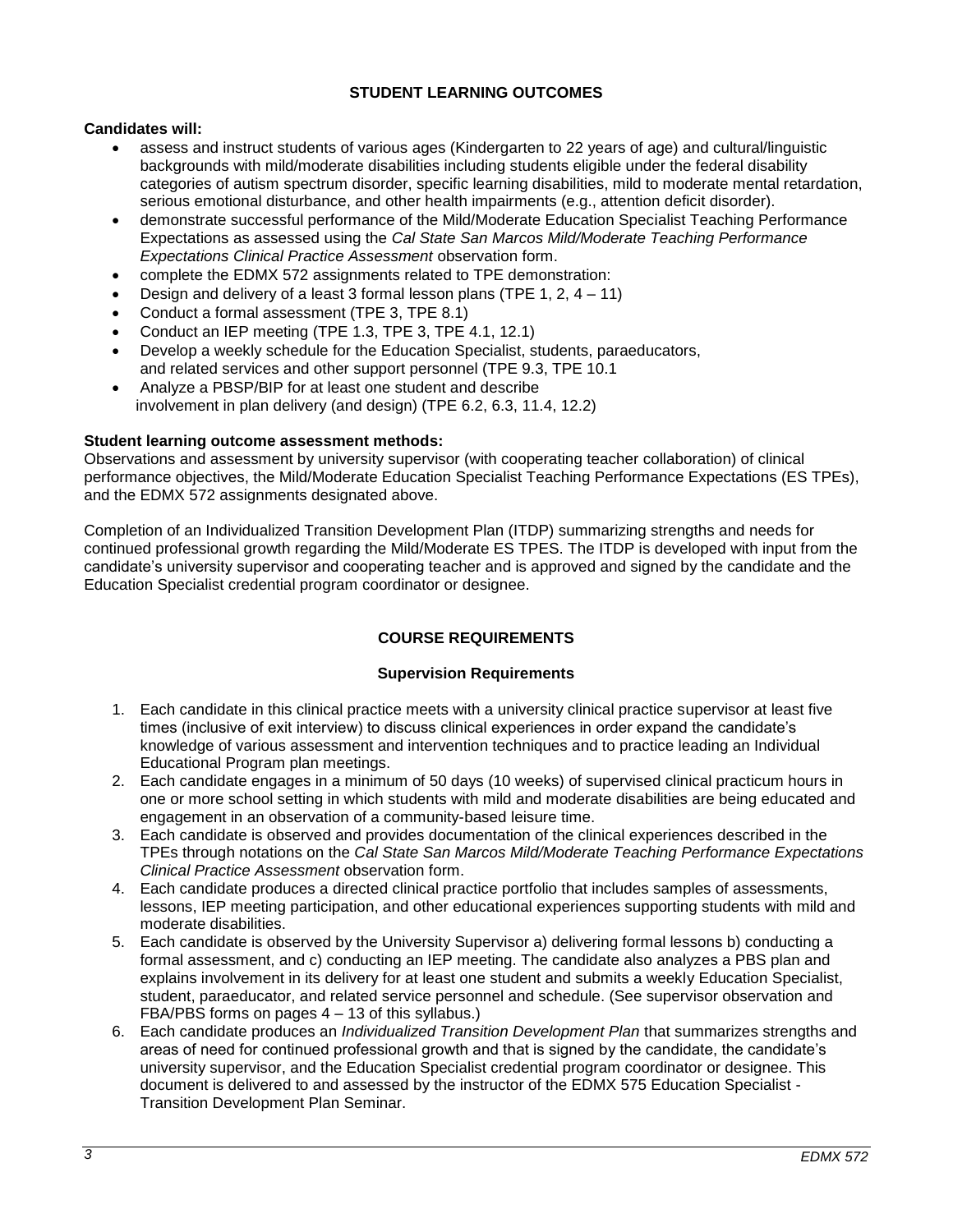| California State University |
|-----------------------------|
| Ξ                           |

<span id="page-3-0"></span>**Preliminary Education Specialist Clinical Practice Lesson Planning and Delivery Observation Form**

| <b>Teacher Candidate:</b>                                                                                                                                                                                                                                                                                                                             | Date:                                                                                    |
|-------------------------------------------------------------------------------------------------------------------------------------------------------------------------------------------------------------------------------------------------------------------------------------------------------------------------------------------------------|------------------------------------------------------------------------------------------|
| <b>School Site:</b>                                                                                                                                                                                                                                                                                                                                   | Setting:                                                                                 |
| Supervisor:                                                                                                                                                                                                                                                                                                                                           |                                                                                          |
| <b>TPEs Observed:</b><br>Instruction of S w/IEPs - TPE 1<br>_Monitor during instruction - TPE 2<br>Differentiation for ELs - TPE 7<br>_Interpret & use assessment - TPE 3<br>Learning about students - TPE 8<br>_Instructional planning - TPE 9<br>__Making content accessible - TPE 4<br>Instructional time - TPE 10<br>__Student engagement - TPE 5 | _Prof, legal, ethical obligations-TPE 12<br>$\Box$ Reflective teaching & growth - TPE 13 |
| TPE 5, 10 & 11: Rapport and Room Environment: (Check observed, add others as seen)<br>Courteous, positive, active learning ___Clearly stated expectations ___Respectful interactions<br>Aware and responsive to students needs<br><b>Comments:</b>                                                                                                    |                                                                                          |
| TPE 1, 4, 8, 9, & 10: Instructional Planning: (Check observed, add others as seen)                                                                                                                                                                                                                                                                    |                                                                                          |

\_\_\_Works as a collaborative team member to plan instruction \_\_\_Lessons are based upon Common Core and/or other standards/frameworks \_\_\_Instruction based upon assessed knowledge of student(s) **Comments:**

**TPE 1, 4, 5, 6, 7 & 10: Lesson Presentation/Implementation of Support:** (Check observed, add others as seen)

Uses universal strategies that are effective with a wide range of students Provides individualized accommodations, modifications, and supports \_\_\_Effective use of instructional time

\_\_\_Instruction/feedback/support is clear and consistent \_\_\_Materials are organized and used effectively **Comments:**

**TPE 1, 6, 9, & 11: Student Motivation and Behavioral Support:** (Check observed, add others as seen) \_\_\_Implements student's positive behavior support/intervention plan \_\_\_Motivates students by connecting to their interests \_\_\_Encourages involvement and excellence \_\_\_Provides feedback to student \_\_\_Uses reinforcement and other positive strategies \_\_\_Collects and analyses data related to positive behavior support/intervention plan **Comments:**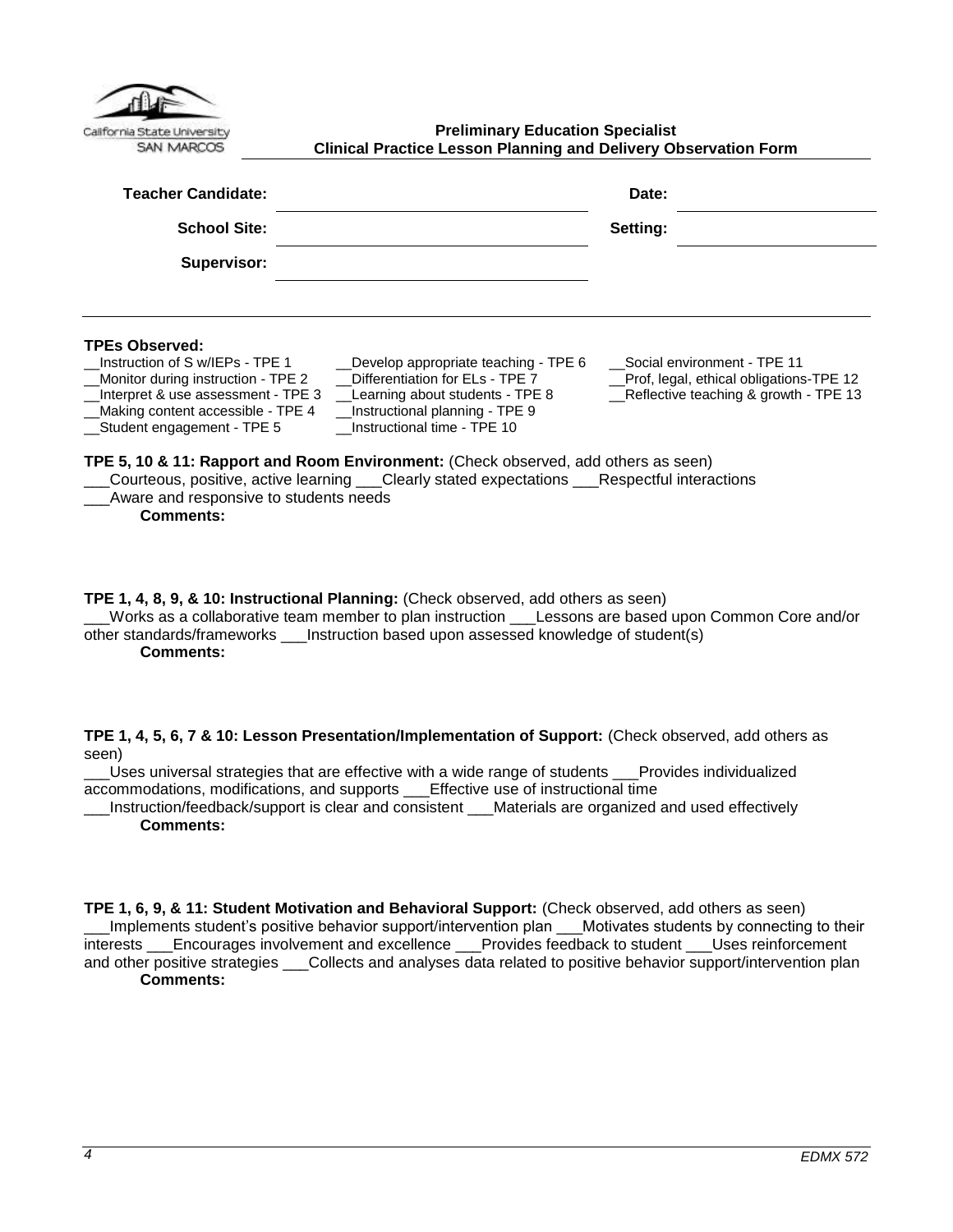| TPE 2 & 3: Assessment and Progress Monitoring: (Check observed, add others as seen)<br>Uses formal and informal assessments appropriately ___Consideration of appropriateness for diverse<br>population ___Utilizes formative and summative assessments ___Collects and analyzes ongoing data<br><b>Comments:</b>                                                                                                                       |       |  |  |  |
|-----------------------------------------------------------------------------------------------------------------------------------------------------------------------------------------------------------------------------------------------------------------------------------------------------------------------------------------------------------------------------------------------------------------------------------------|-------|--|--|--|
| TPE 4 & 5: Cognitive Outcome: (Check observed, add others as seen)<br>Encourages and models critical thinking and problem-solving skills Fosters analysis and synthesis<br><b>Comments:</b>                                                                                                                                                                                                                                             |       |  |  |  |
| TPE 4, 5, 6, 11: Affective Outcome: (Check observed, add others as seen)<br>Encourages collaborative and independent learning ___Promotes community, self-esteem, and cooperation<br>Provides meaningful and relevant curriculum<br><b>Comments:</b>                                                                                                                                                                                    |       |  |  |  |
| TPE 1, 7, 8: Effective Outcome: (Check those observed, add others as seen)<br>__Respectfully teaches and communicates with students from diverse populations<br>Demonstrates understanding, appreciation, sensitivity for cultural heritage and community values<br>Plans lessons that encourage respect for human diversity<br><b>Comments:</b>                                                                                        |       |  |  |  |
| TPEs 12 and 13: Professional Behavior: (Check those observed, add others as seen)<br>Effective communication with families, administrators, paraeducators, supervisors and colleagues<br>Respects issues of confidentiality ___Reflective practitioner ___Able and willing to accept constructive critical<br>feedback ___Actively participates in school community ___Seeks professional development opportunities<br><b>Comments:</b> |       |  |  |  |
| <b>Other Supervisor Observations and Remarks:</b>                                                                                                                                                                                                                                                                                                                                                                                       |       |  |  |  |
| <b>Teacher Candidate Goal/Focus for next observation:</b>                                                                                                                                                                                                                                                                                                                                                                               |       |  |  |  |
| <b>Teacher Candidate</b>                                                                                                                                                                                                                                                                                                                                                                                                                | Date: |  |  |  |
| Signature:<br><b>University Supervisor</b>                                                                                                                                                                                                                                                                                                                                                                                              | Date: |  |  |  |
| Signature:<br><b>Date/Time Next</b>                                                                                                                                                                                                                                                                                                                                                                                                     |       |  |  |  |
| <b>Observation:</b>                                                                                                                                                                                                                                                                                                                                                                                                                     |       |  |  |  |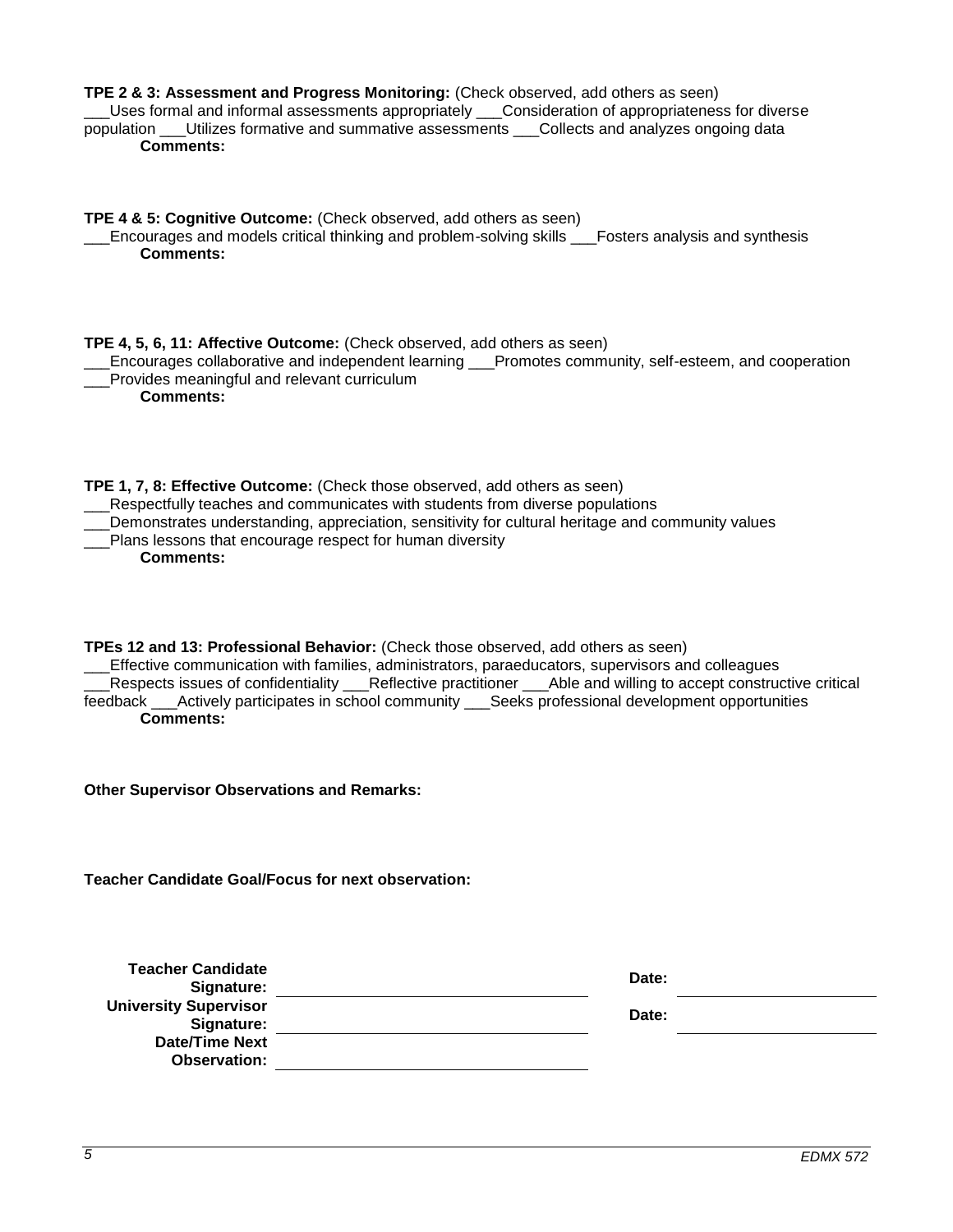

<span id="page-5-0"></span>**Education Specialist Credential Candidate Observation of Assessment Administration and Interpretation**

|  | <b>Organizational/Setting Data:</b> |  |
|--|-------------------------------------|--|
|--|-------------------------------------|--|

| <b>Teacher Candidate:</b> | Date/Time:      |  |
|---------------------------|-----------------|--|
| <b>School Site:</b>       | Grade<br>Level: |  |
| Supervisor:               |                 |  |

Type of Instrument: (e.g. Woodcock-Johnson III, WIAT, Brigance etc.)

Content/Level: (Math, Reading Comprehension, other)

\_\_\_Initial/Annual/Triennial/Transition/Other

Purpose of Assessment: (screening, identification, progress monitoring, etc.):

Setting of Assessment: (Describe where administered, physical room conducive for test environment)

### **Observation of Assessment Administration Skills:**

Materials/Tools Present for Assessment:  $\Box$  Test Timer  $\Box$  Paper  $\Box$  Pencil  $\Box$  Other items

Time: (Begin – End)

Critical teaching behaviors observed during administration of assessment:  $\Box$  Explanation of test components  $\Box$ Divide test into sections  $\Box$  Inform student of next question  $\Box$  Visual/noise/activity distractions minimized

Professional/Affective Demeanor with student:  $\Box$ Places student at ease  $\Box$  Describes the structure of test  $\Box$  Engage in observation of student during assessment  $\Box$ Monitored breaks as needed  $\Box$  Provides timeframe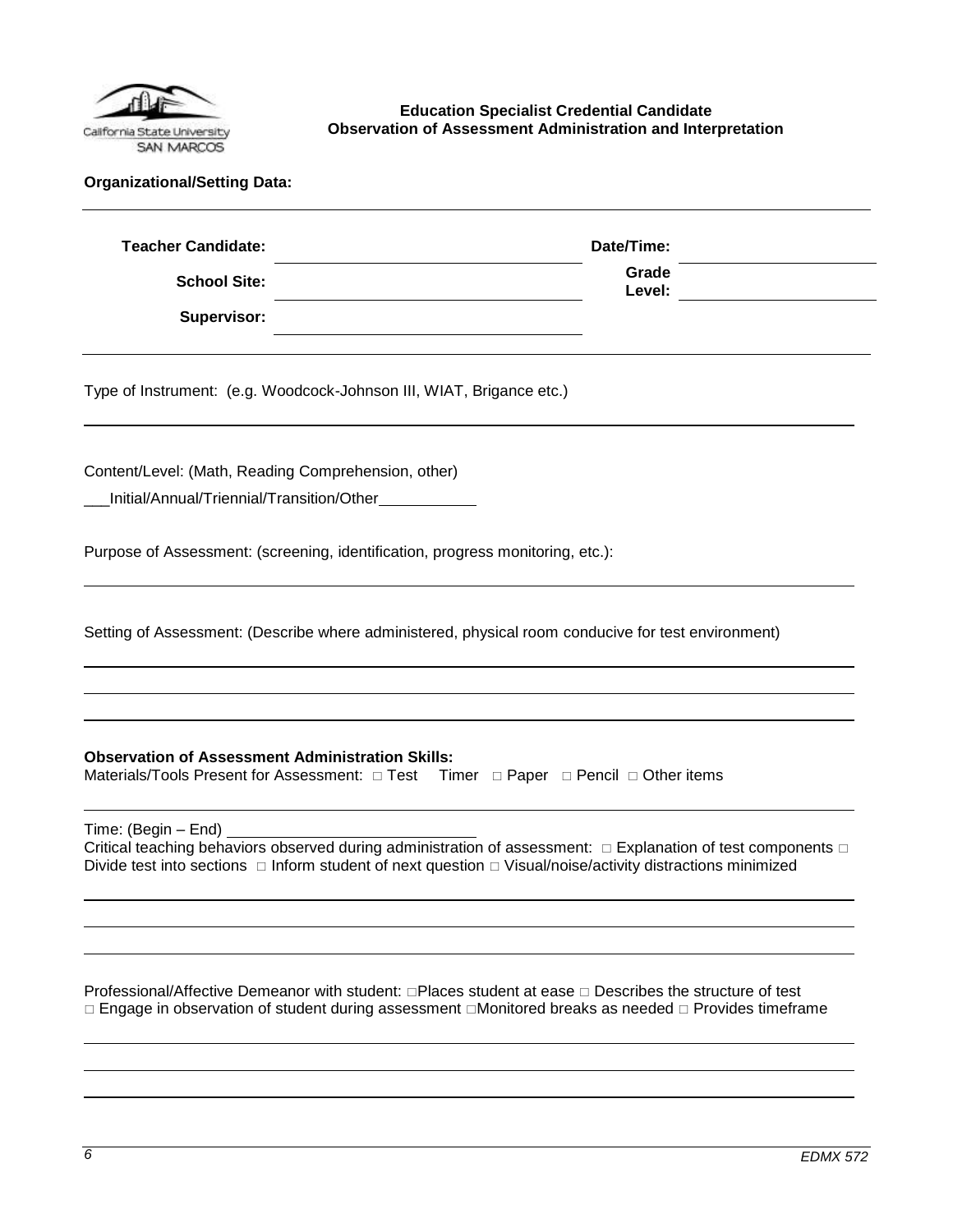### **Interpretation of Assessment Skills:**

Scoring/Compilation of data: Understands measurement components Gores w/o bias DPlots scores correctly

| Written Analysis of Results: □Accurate, complete, objective language used □Avoids jargon □Includes strengths                                                                                                                                                                                             |                |  |
|----------------------------------------------------------------------------------------------------------------------------------------------------------------------------------------------------------------------------------------------------------------------------------------------------------|----------------|--|
| Synthesizing data from this test with other assessment(s) elements into to written report for IEP form:<br>• Accuracy of all findings • Includes ELL when indicated • Thoughtful interpretation • Follows logical sequence<br>• Sensitive to legal aspects • Includes possible limitations of assessment |                |  |
| <b>Reflection and Skill Refinement Recommendations:</b><br>Potential Goals for candidate:                                                                                                                                                                                                                |                |  |
| <b>Additional Supervisor Remarks:</b>                                                                                                                                                                                                                                                                    |                |  |
| <b>Review/Debrief Meeting Verification Signatures:</b>                                                                                                                                                                                                                                                   |                |  |
| <b>Teacher Candidate</b><br>Signature:<br><b>University Supervisor</b><br>Signature:                                                                                                                                                                                                                     | Date:<br>Date: |  |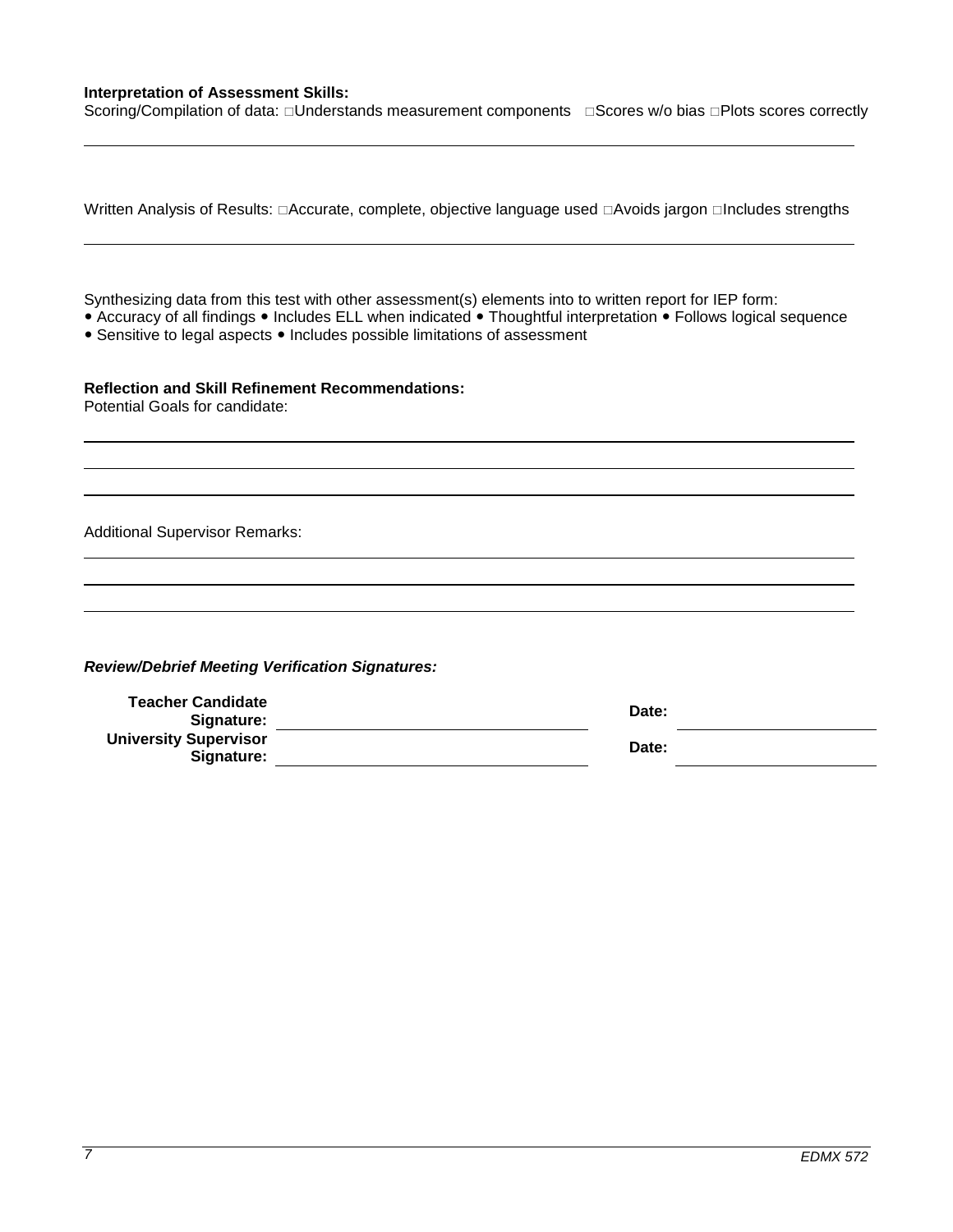

### <span id="page-7-0"></span>**Education Specialist Credential Candidate Observation of Individualized Education Program Meeting**

**Observation Setting Data:** 

| <b>Teacher Candidate:</b>                            | <b>School Name:</b>                      |               |                  | Date/Time<br>of Mtg.:<br><b>District:</b>       |
|------------------------------------------------------|------------------------------------------|---------------|------------------|-------------------------------------------------|
|                                                      | <b>Observer</b><br><b>Name/Position:</b> |               |                  |                                                 |
| Type of meeting:                                     | $\Box$ Initial                           | $\Box$ Annual | $\Box$ Triennial | □ Other Type/Specify: _________________________ |
| IEP Team Attendees (List names / positions of each): |                                          |               |                  |                                                 |
| $\blacksquare$<br>$\blacksquare$                     |                                          |               |                  |                                                 |
|                                                      |                                          |               |                  |                                                 |

### **Introduction & Agenda Details Observed (as handled by candidate):**

• Introductions of all and description of purpose of meeting described • Copy of Agenda provided to all • Time parameters reviewed • Procedural Safeguards discussed • Copy of assessment results available for parent(s) • Reviewed page 1 w/parent(s) /teachers for accurate information • Used jargon-free language throughout • Maintained eye contact w all members of IEP team • Interpreter seated at next to parent(s) to translate as needed

Observations/Recommendations:

- . .
- **Meeting Component Delivery Observations (as handled by candidate):**

Assessment Review • Present levels of performance reviewed and interpreted w/o jargon. • Assessments described and interpreted for understanding by all • Questions regarding assessment process encouraged/answered

Comments/Recommendations:

- :
	-

: .

: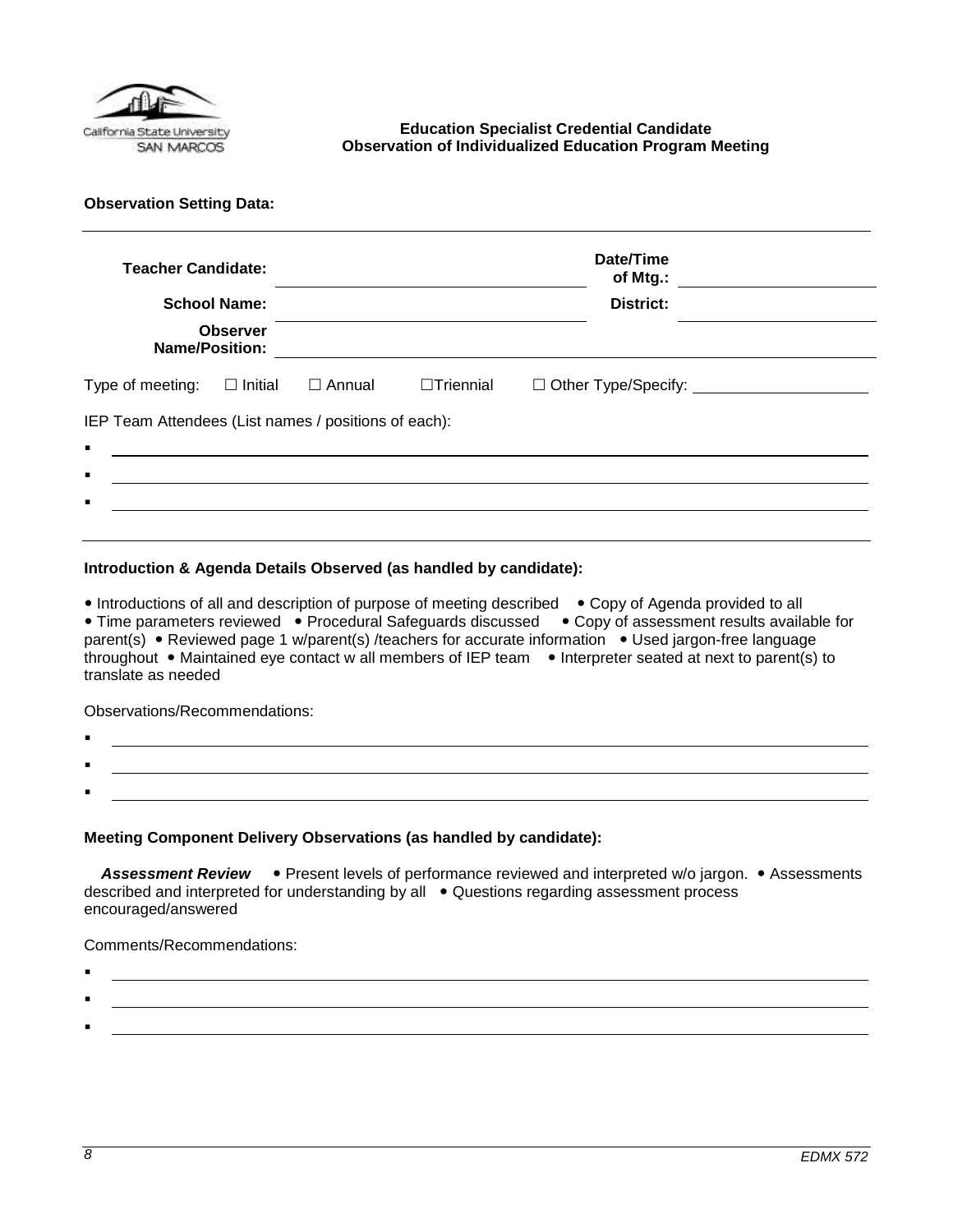**Recommendations Developed by Team •** Description of Supplementary aids and services as needed • Measurable annual goals established and agreed upon by all present. • Benchmarks and/or progress monitoring methods established • Student inclusion discussed in areas of • general education inclusion • extracurricular activities • non-academic activity recommendations

Comments/Recommendations:

- $\blacksquare$
- $\blacksquare$
- :

**Service Delivery Model & Placement •** Assessment accommodations provided/described if needed • Supplemental Aids/assistive technology described/provided if needed • Other supplemental services described as needed • Group decision regarding placement • Clear descriptions of services provided in specific placement options • All information in IEP accurately explained • Checked for parental understanding throughout meeting • Parent(s) part of IEP Team discussion, not spectator(s)

Comments/Recommendations:

.

:

# .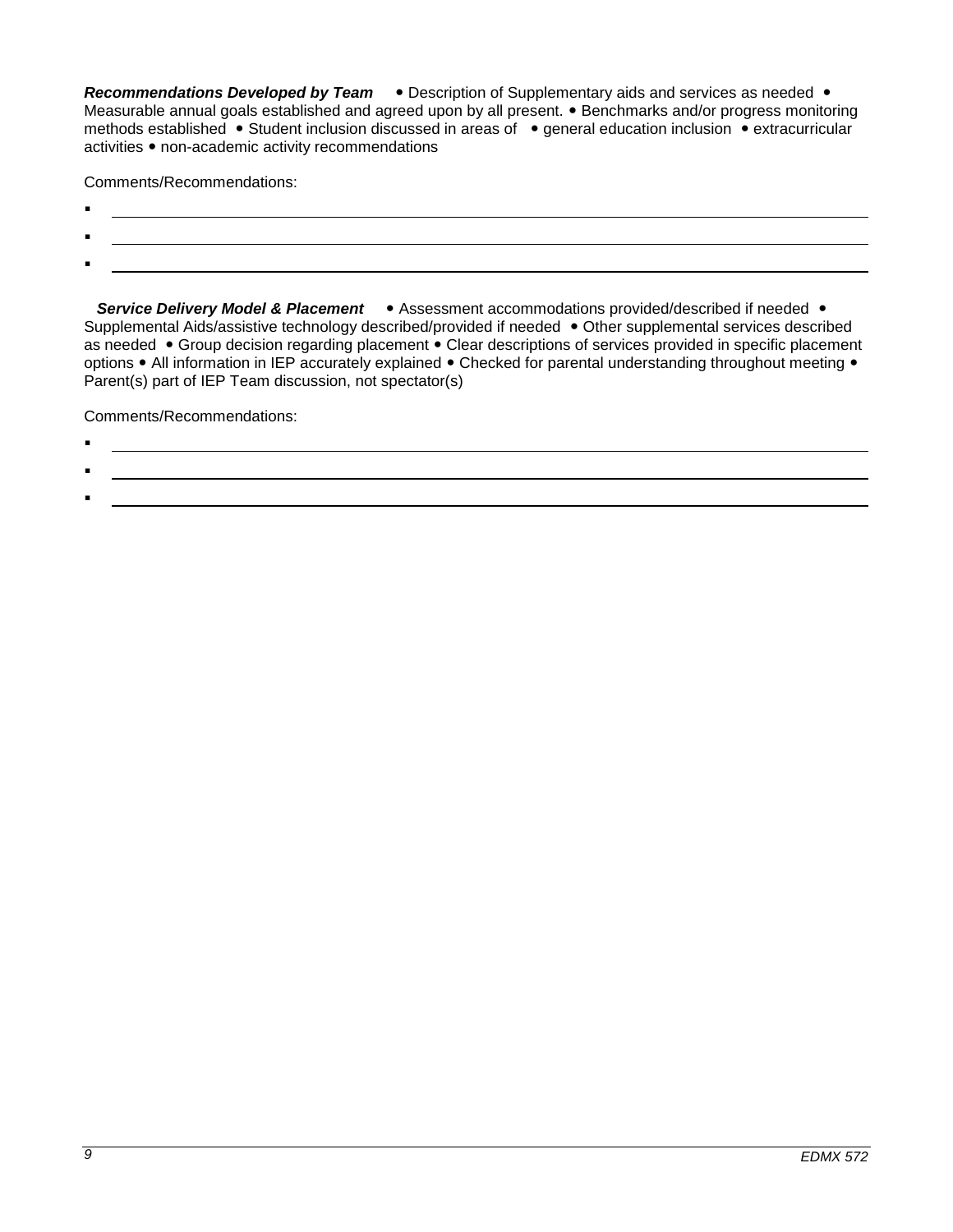

<span id="page-9-0"></span>**Next Steps & Closing Signatures** . Description of timeline for service delivery to begin; where and how managed • Team Meeting Notes read back to parent(s) prior to obtaining signatures • Offer of FAPE included and documented in Team Meeting Notes page . All signatures obtained at close of meeting . Parent(s) provided copy of IEP documents at close of meeting (not next day)

Comments/Recommendations:

- .
- .
- :

### **Overall IEP Team Meeting Administration & Management Observations:**

*Facilitation of meeting*  $\bullet$  confidence level  $\bullet$  knowledge of material  $\bullet$  professional demeanor • sensitivity to confidential concerns • Handled ethical points of concern appropriately • Placed IEP team members at ease

Comments/Recommendations:

 $\blacksquare$ : .

Candidate strengths/competencies demonstrated during meeting:

 $\blacksquare$ : <u> 1989 - Johann Stoff, Amerikaansk politiker (\* 1908)</u> :

Cooperating Teacher or other IEP Team Professional Observations/Comments:

. :

### **Verification of IEP Competency Signatures:**

| Credential Candidate/Print Name       | Credential Candidate Signature       | Date |
|---------------------------------------|--------------------------------------|------|
| <b>Cooperating Teacher/Print Name</b> | <b>Cooperating Teacher Signature</b> | Date |
| University Supervisor/Print Name      | University Supervisor Signature      | Date |

: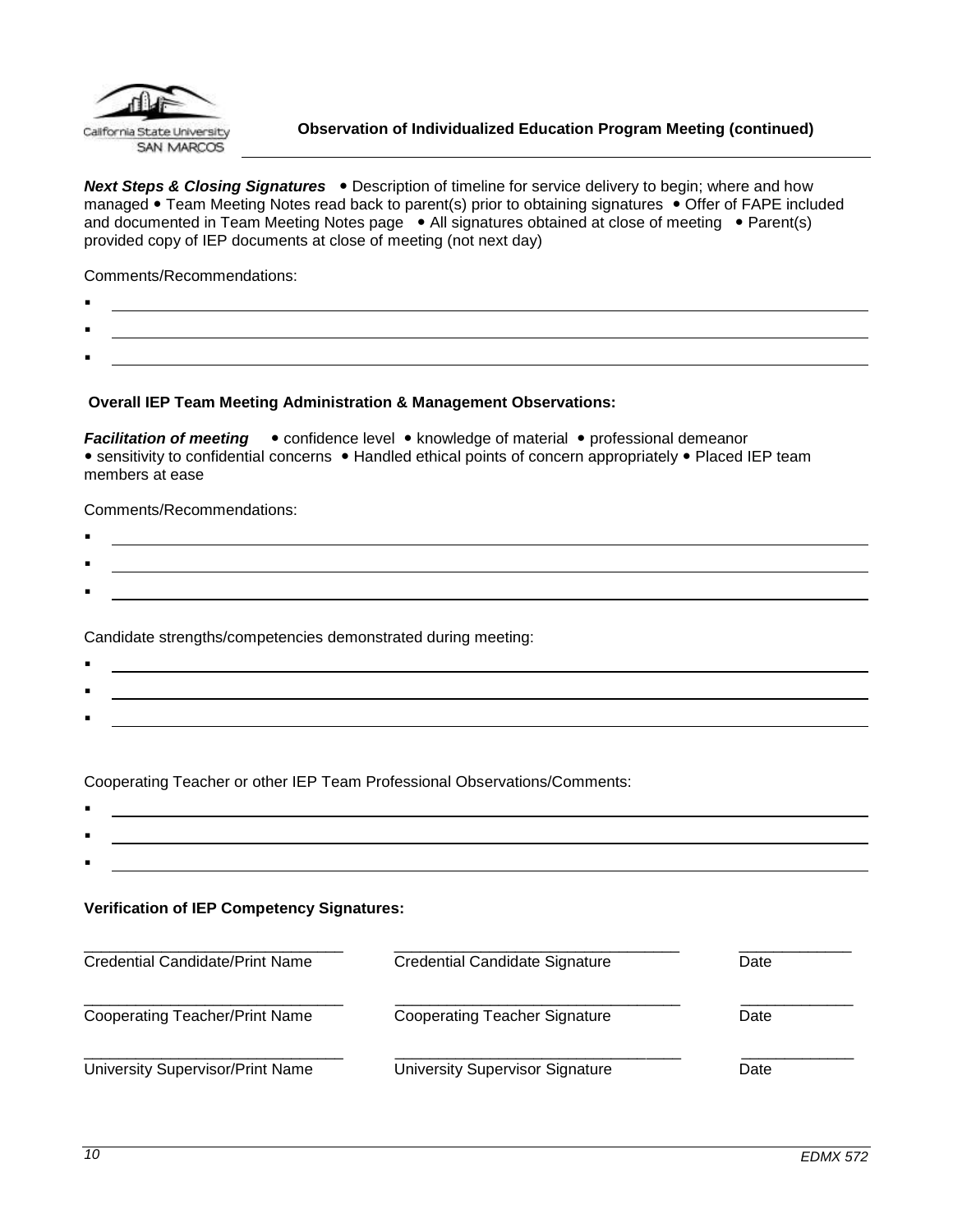| *Next Observation of IEP Meeting as required by School or Supervisor: Date________ Time_______                                         |  |
|----------------------------------------------------------------------------------------------------------------------------------------|--|
| Specific administration and delivery steps and competencies to be addressed:                                                           |  |
| ٠<br><u> Andreas Andreas Andreas Andreas Andreas Andreas Andreas Andreas Andreas Andreas Andreas Andreas Andreas Andr</u>              |  |
| ٠                                                                                                                                      |  |
| $\blacksquare$<br><u> Andreas Andreas Andreas Andreas Andreas Andreas Andreas Andreas Andreas Andreas Andreas Andreas Andreas Andr</u> |  |
| ٠<br><u> 1990 - Jan Barbara de Santo de Santo de Santo de Santo de Santo de Santo de Santo de Santo de Santo de Santo </u>             |  |
| <u> 1989 - John Harry Harry Harry Harry Harry Harry Harry Harry Harry Harry Harry Harry Harry Harry Harry Harry H</u>                  |  |
| $\blacksquare$<br><u> 1989 - Johann Stein, markin sanat masjid ayyında bir alan sanat masjid ayyında bir alan sanat masjid ayyında</u> |  |
| ٠                                                                                                                                      |  |
| <u> Andreas Andreas Andreas Andreas Andreas Andreas Andreas Andreas Andreas Andreas Andreas Andreas Andreas Andr</u>                   |  |
|                                                                                                                                        |  |

 $\blacksquare$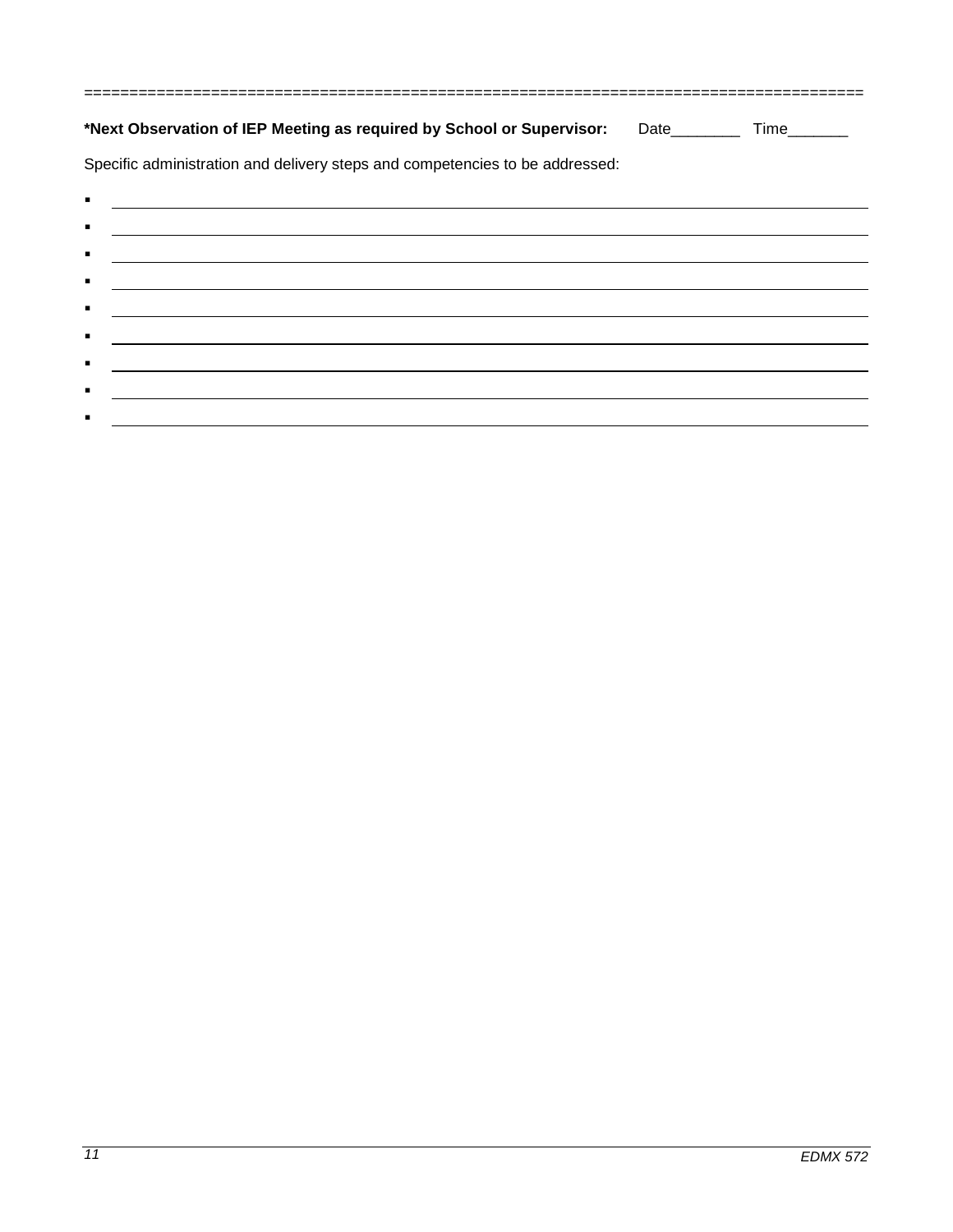

<span id="page-11-0"></span>**Preliminary Education Specialist Documentation of Analysis of Functional Behavior Assessment and Positive Behavior Support Plan**

| <b>Teacher Candidate:</b>   | Date:              |  |
|-----------------------------|--------------------|--|
| <b>School Site:</b>         | Setting:           |  |
| <b>Cooperating Teacher:</b> | <b>Supervisor:</b> |  |
|                             |                    |  |

### **The candidate identifies and describes the following features of a FBA/PBS/BIP plan for a student in clinical practice and explains his/her involvement in the delivery of supports for that student.**

### **PART I - GENERAL STUDENT AND TEAM INFORMATION**

- 1. \_\_\_\_ Student Information Identified
- 2. \_\_\_\_ Behavior of Concern (Briefly Stated)
- 3. \_\_\_\_ Reasons for Developing Behavior Support Plan Identified
- 4. \_\_\_\_ "Global" Contextual Background Information is Complete
- 5. \_\_\_\_ Assessment Techniques and Methods Use to Examine and Analyze Behavior are Determined

#### **PART II - FUNCTIONAL BEHAVIORAL ASSESSMENT**

- 6. Setting Events/Antecedents are Identified
- 7. \_\_\_\_ Specific Behavior (Operationally Defined) and Baseline Data Identified
- 
- 8. \_\_\_\_\_ Consequences Identified<br>9. \_\_\_\_ Hypothesized Purpose of Hypothesized Purpose of Behavior Identified
- 10. \_\_\_\_ Rationale for Hypothesized Function of Behavior is Identified

#### **PART III - POSITIVE BEHAVIOR SUPPORT INTERVENTION PLAN DEVELOPMENT**

#### 11. Intervention/Prevention Strategies (make problem behavior irrelevant)

- \_\_\_\_\_ Setting Event Strategies
- Setting Event Strategies Address Hypothesized Function
- \_ Antecedent Strategies
- Antecedent Strategies Address Hypothesized Function
- 12. Intervention/Prevention Strategies (make problem behavior inefficient and replacement behavior effective)
	- \_\_\_\_\_Teaching and Reinforcement of Replacement Behavior/Skills Identified
	- \_\_\_\_\_Teaching and Reinforcement of Replacement Behavior/Skills Address Hypothesized Function
	- Strategies to Alter Consequences Identified
	- Strategies to Alter Consequences Address Hypothesized Function

#### 13. Intervention/Foundational Issues to Improve Quality of Life

- Strategies to Improve Quality of Life Identified
- Strategies to Improve Quality of Life Address Hypothesized Function
- 14. \_\_\_\_\_ Evaluation and Monitoring System Identified
- 15.\_\_\_\_\_ Persons Involved and Responsibilities Identified
- 16. \_\_\_\_\_ Follow-Up Timeline Determined

#### **Teacher Candidate Involvement in PBSP/BIP Delivery:**

**Supervisor Observations and Remarks:**

| <b>Teacher Candidate Signature:</b>                 | Date: |  |
|-----------------------------------------------------|-------|--|
| <b>University Supervisor</b><br>Signature:          | Date: |  |
| Date/Time of Next<br><b>Observation/Visitation:</b> |       |  |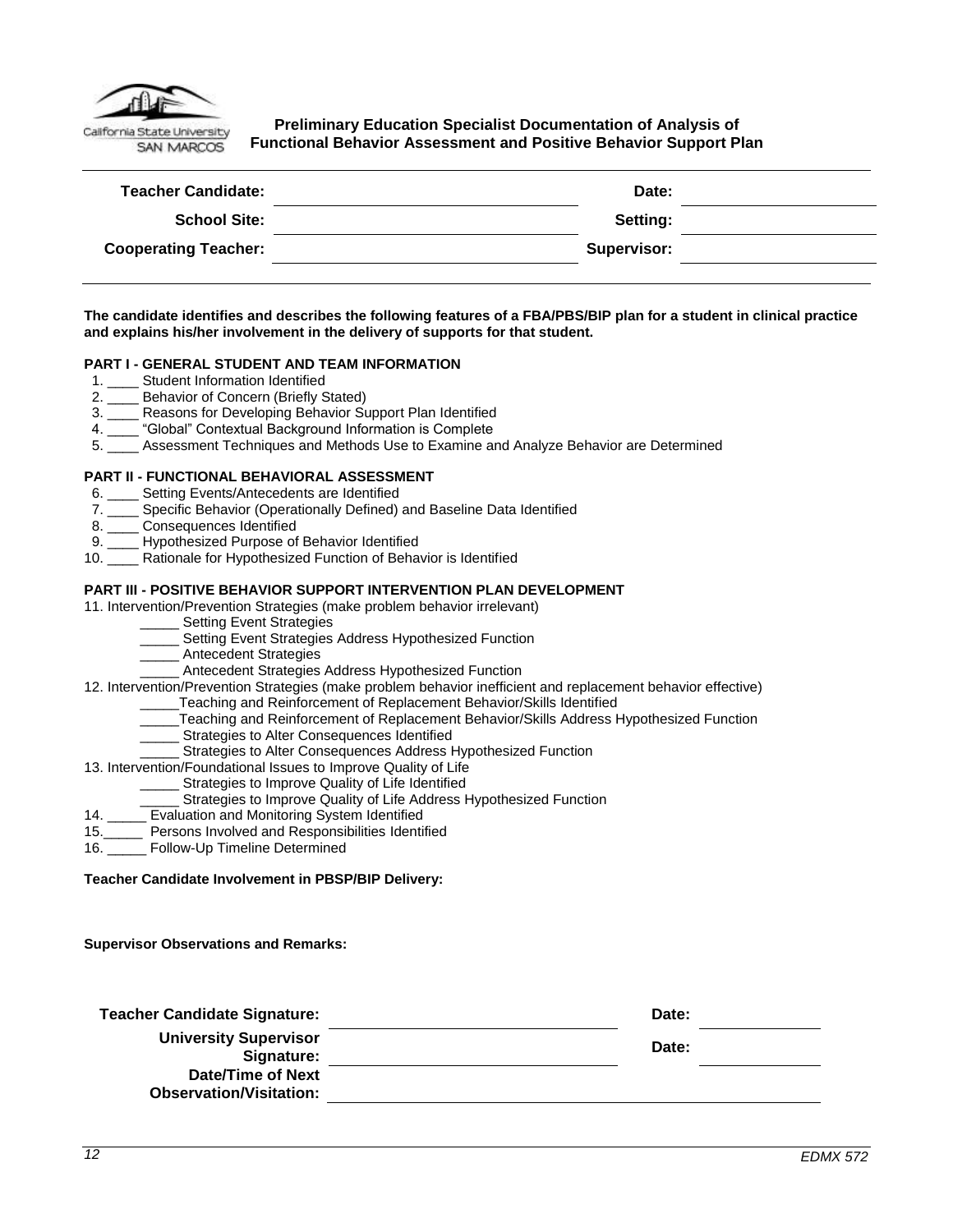<span id="page-12-0"></span>

| Student<br>Name                                                                                                                                                                                                                      | DOB/Age                                                    | Grade  | Date:         |
|--------------------------------------------------------------------------------------------------------------------------------------------------------------------------------------------------------------------------------------|------------------------------------------------------------|--------|---------------|
| Team<br>Members:                                                                                                                                                                                                                     |                                                            |        |               |
|                                                                                                                                                                                                                                      | <u> 1980 - Jan Stein Stein, fransk politik (f. 1980)</u>   |        |               |
|                                                                                                                                                                                                                                      |                                                            |        |               |
|                                                                                                                                                                                                                                      |                                                            |        |               |
|                                                                                                                                                                                                                                      | <b>BEHAVIOR OF CONCERN (Briefly Stated):</b>               |        |               |
|                                                                                                                                                                                                                                      | <b>REASON FOR DEVELOPING BEHAVIOR SUPPORT PLAN</b>         |        |               |
|                                                                                                                                                                                                                                      |                                                            |        |               |
| Behavior interferes with other students' learning?<br>Sehavior interferes with other students' learning?<br>Sehavior interferes with other students' learning?<br>Sehavior interferes with other students' learning?                 |                                                            |        |               |
|                                                                                                                                                                                                                                      |                                                            |        |               |
| Other (specify) <u>example and the set of the set of the set of the set of the set of the set of the set of the set of the set of the set of the set of the set of the set of the set of the set of the set of the set of the se</u> |                                                            |        |               |
| "GLOBAL" CONTEXTUAL BACKGROUND INFORMATION                                                                                                                                                                                           |                                                            |        |               |
|                                                                                                                                                                                                                                      |                                                            |        |               |
|                                                                                                                                                                                                                                      |                                                            |        |               |
|                                                                                                                                                                                                                                      |                                                            |        |               |
|                                                                                                                                                                                                                                      |                                                            |        |               |
|                                                                                                                                                                                                                                      |                                                            |        |               |
|                                                                                                                                                                                                                                      |                                                            |        |               |
|                                                                                                                                                                                                                                      |                                                            |        |               |
|                                                                                                                                                                                                                                      |                                                            |        |               |
|                                                                                                                                                                                                                                      |                                                            |        |               |
|                                                                                                                                                                                                                                      |                                                            |        |               |
|                                                                                                                                                                                                                                      |                                                            |        |               |
|                                                                                                                                                                                                                                      |                                                            |        |               |
| ASSESSMENT TECHNIQUES USED TO EXAMINE AND ANALYZE BEHAVIOR                                                                                                                                                                           |                                                            |        |               |
| ٠                                                                                                                                                                                                                                    |                                                            |        |               |
| __A-B-C __Frequency __Duration __Intensity __Permanent Product __Other<br>٠                                                                                                                                                          |                                                            |        |               |
| <b>Interview: Student</b><br>٠                                                                                                                                                                                                       | <b>Teacher</b>                                             | Parent | Administrator |
| ٠                                                                                                                                                                                                                                    |                                                            |        |               |
| Specify Behavior Checklist/Rating Scale League And Alexander And Alexander Andrew Scale<br>٠                                                                                                                                         |                                                            |        |               |
| Specify Other(s)<br>٠                                                                                                                                                                                                                | <u> 1989 - John Stein, Amerikaansk politiker (</u> † 1920) |        |               |

## **Part I – General Student and Team Information**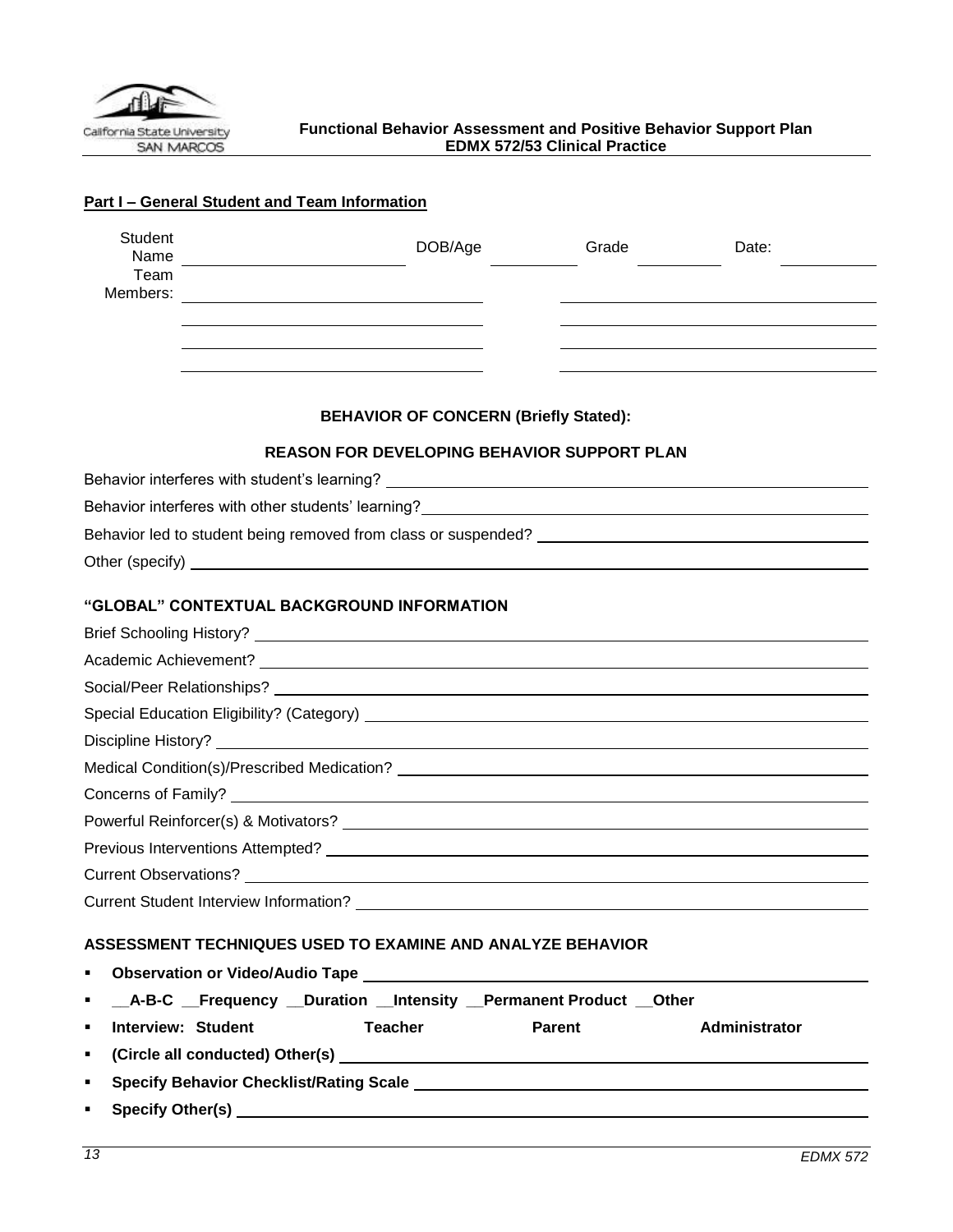# **Part II (A) – Functional Behavioral Assessment (FBA)**

**Behavior of Concern** 

| <b>Setting</b><br><b>Events/Antecedents</b> | <b>Specific</b><br><b>Behavior</b> | <b>Consequences</b>                 | <b>Function of Behavior</b>                                                       |
|---------------------------------------------|------------------------------------|-------------------------------------|-----------------------------------------------------------------------------------|
| (Typical situation(s),                      | (Exactly what the                  | (Events typically                   | (Hypothesized purpose of                                                          |
| setting, or time                            | student does or                    | following the behavior)             | behavior position it                                                              |
| before the behavior)                        | does not do)                       |                                     | represents)                                                                       |
|                                             |                                    |                                     |                                                                                   |
| $\Box$ unstructured time in                 |                                    | □ teacher attention                 | <b>GET/OBTAIN</b>                                                                 |
| $\Box$ academic instruction in              |                                    | $\square$ peer attention            | $\Box$ choice                                                                     |
|                                             | (Describe in                       |                                     | $\Box$ attention, relationship                                                    |
| $\Box$ when directed to                     | observable &                       | □ verbal warning/ reprimand         | $\Box$ objects, including \$                                                      |
|                                             | measurable words                   |                                     | $\Box$ meaningful instruction                                                     |
| $\Box$ when close to                        | the                                | $\square$ loss of privilege (what?) | $\Box$ play, fun                                                                  |
|                                             | "operational"<br>definition of the |                                     | $\Box$ replication of chain of                                                    |
| $\Box$ when unable to                       | behavior)                          | $\Box$ time away/out (where?)       | events                                                                            |
|                                             |                                    |                                     | $\square$ justice/fairness                                                        |
| $\Box$ when provoked by                     |                                    | $\Box$ removal from class           | □ control/power                                                                   |
|                                             | What does the                      |                                     | □ sensory stimulation/energy                                                      |
| $\Box$ other                                | behavior look like                 | □ planning in planning room         |                                                                                   |
|                                             | and sound like?                    |                                     | <b>AVOID/ESCAPE</b>                                                               |
| $\Box$ other                                |                                    | $\Box$ planning with adult (who?)   | $\Box$ failure at task or demand                                                  |
|                                             | How often does the                 |                                     | $\Box$ person or group                                                            |
| $\Box$ other                                | behavior occur?                    | □ detention (how long?)             | $\Box$ boredom/lack of meaning                                                    |
|                                             |                                    | $\square$ in school suspension      | $\Box$ internal event (e.g., anxiety)                                             |
|                                             |                                    | (how long?)                         | $\square$ sensory input                                                           |
|                                             | How long does the                  |                                     | <b>ANGER/PROTEST</b>                                                              |
|                                             | behavior last when                 | $\Box$ other                        | $\square$ past actions                                                            |
|                                             | it does occur?                     |                                     |                                                                                   |
|                                             |                                    | $\Box$ other                        | □ lack of choice/control                                                          |
|                                             | What is the                        |                                     | $\Box$ lack of perceived fairness                                                 |
|                                             | intensity/level of                 |                                     | <b>UNIFORMED</b>                                                                  |
|                                             | danger of the                      |                                     | OTHER?                                                                            |
|                                             | behavior?                          |                                     |                                                                                   |
|                                             |                                    |                                     | Note: Bolded functions are the<br>7 positions from the Win Win<br>Discipline text |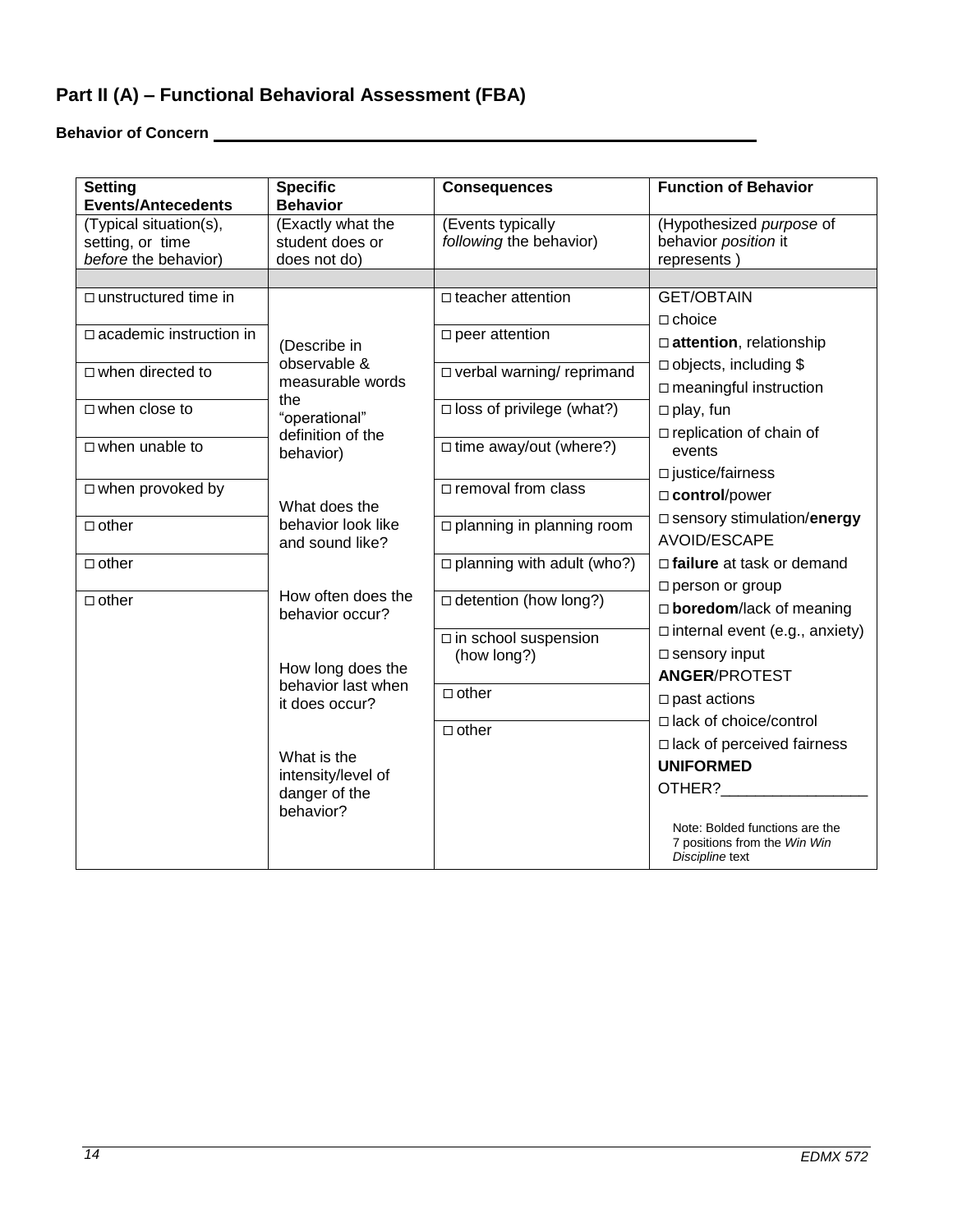## **Part II (B) – Functional Behavioral Assessment: What are the two most probable functions of the behavior?**

| #1 Function of Behavior (Describe) | #2 Function of Behavior (Describe) |
|------------------------------------|------------------------------------|
|                                    |                                    |
|                                    |                                    |
|                                    |                                    |
|                                    |                                    |
|                                    |                                    |

## **What is the rationale for this hypothesized Function of Behavior?**

What is the rationale (i.e., data-based evidence) for selecting this function? What from knowledge of the student global background information, setting events, antecedent triggers, consequences following the behavior, and how the student's disability or other characteristics or variables influence the behavior suggests that this is *why*  the behavior occurs?

| <b>Rationale for Function #1:</b> | <b>Rationale for Function #2:</b> |
|-----------------------------------|-----------------------------------|
|                                   |                                   |
|                                   |                                   |
|                                   |                                   |
|                                   |                                   |
|                                   |                                   |
|                                   |                                   |
|                                   |                                   |
|                                   |                                   |
|                                   |                                   |
|                                   |                                   |
|                                   |                                   |
|                                   |                                   |
|                                   |                                   |
|                                   |                                   |
|                                   |                                   |
|                                   |                                   |
|                                   |                                   |
|                                   |                                   |
|                                   |                                   |
|                                   |                                   |
|                                   |                                   |
|                                   |                                   |
|                                   |                                   |
|                                   |                                   |
|                                   |                                   |
|                                   |                                   |
|                                   |                                   |
|                                   |                                   |
|                                   |                                   |
|                                   |                                   |
|                                   |                                   |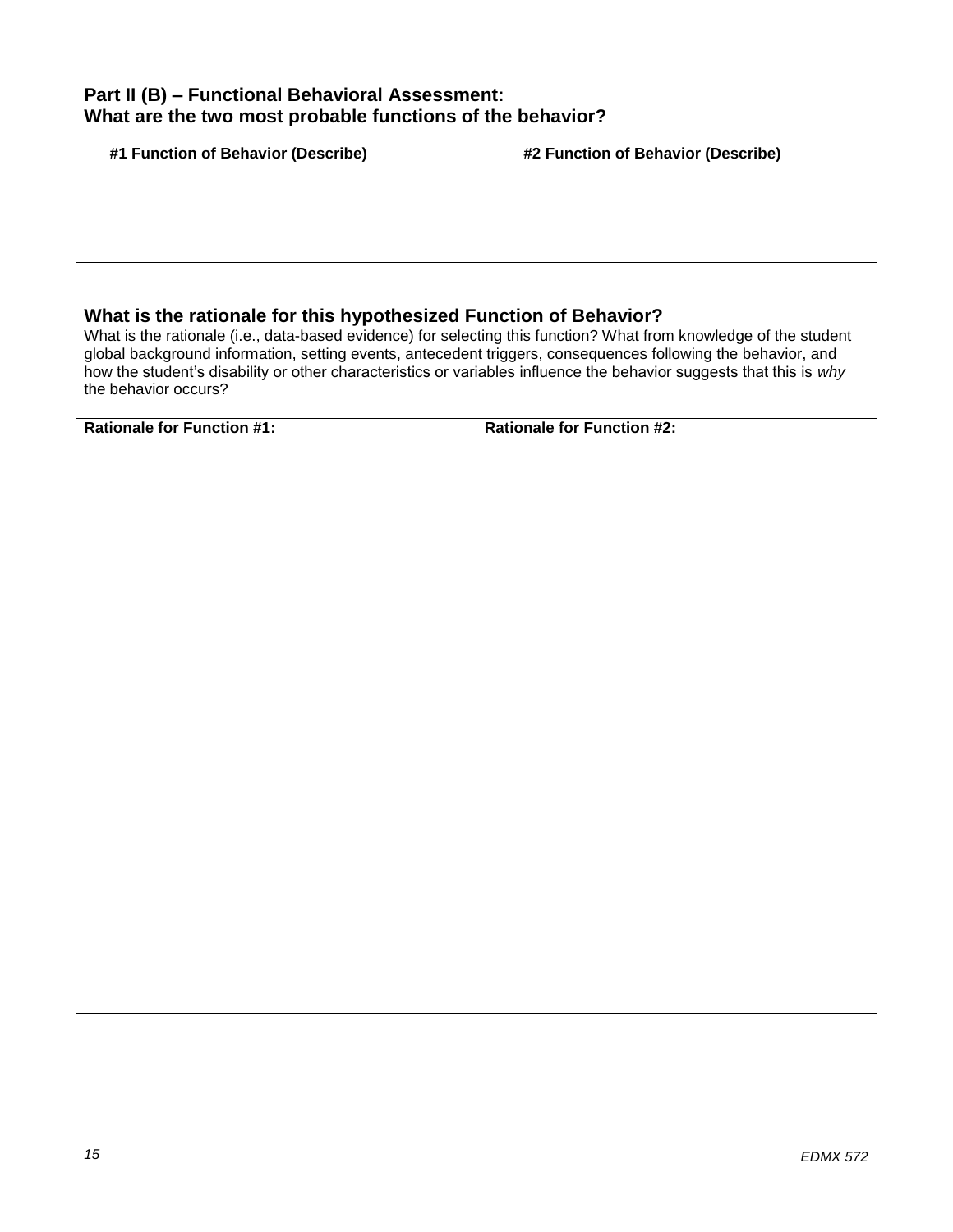## **PART III – POSITIVE BEHAVIOR SUPPORT INTERVENTION PLAN DEVELOPMENT**

### **Description of Behavior:**

## **Hypothesized Function(s) Addressed by this Intervention Plan:**

| Goal #1: Make behavior<br><b>IRRELEVANT</b><br>*Prevent behavior by changing<br>environment, curriculum, immediate<br>antecedents, etc.? |                                                                       | Goal #2: Make behavior INEFFICIENT<br>and replacement behavior EFFECTIVE<br>*Alter consequences?<br>*Teach & reinforce use of alternate<br>replacement behavior/skills? |                                                                                               | Goal #3: Improve quality<br>of life<br>*Address foundational<br>issues - health,<br>predictability, choice, social<br>relations, communication<br>skills - that cut across<br>routines? |
|------------------------------------------------------------------------------------------------------------------------------------------|-----------------------------------------------------------------------|-------------------------------------------------------------------------------------------------------------------------------------------------------------------------|-----------------------------------------------------------------------------------------------|-----------------------------------------------------------------------------------------------------------------------------------------------------------------------------------------|
| <b>Setting Event</b><br><b>Strategies</b>                                                                                                | <b>Antecedent</b><br><b>Strategies</b>                                | <b>Strategies to</b><br><b>Alter</b><br><b>Consequences</b>                                                                                                             | Teaching &<br><b>Reinforcing</b><br><b>Replacement</b><br>Behavior(s)/Skill(s)                | <b>Strategies to Improve</b><br><b>Quality of Life</b>                                                                                                                                  |
| How does each<br>strategy address<br>the hypothesized<br>function?                                                                       | How does each<br>strategy address<br>the<br>hypothesized<br>function? | How do the<br>changes in<br>consequences<br>address the<br>hypothesized<br>function?                                                                                    | How do the<br>replacement<br>behavior(s)/skill(s)<br>address the<br>hypothesized<br>function? | How does each strategy<br>address the<br>hypothesized function?                                                                                                                         |

### **Evaluation and Monitoring System:**

(Data collection and summary forms, contracts, and other monitoring tools)

**Persons Involved and Responsibilities of Each Person:**

**Follow-Up Timeline (e.g., next team meeting) for Checking on Behavior Change and Progress:**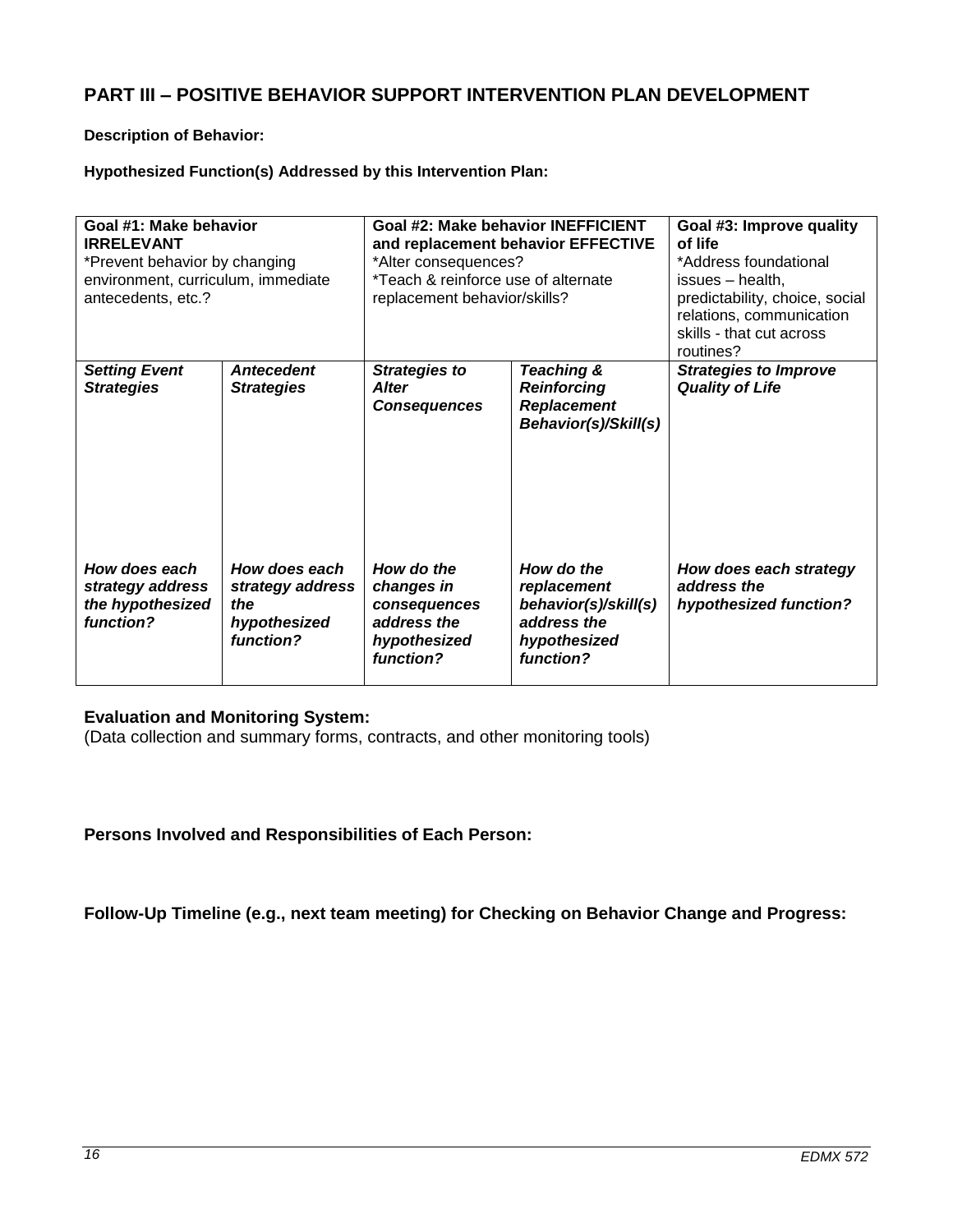## **Education Specialist Mild/Moderate Clinical Practice Suggested TPE and Co-Teaching Weekly Topical Conversations and Reflections Tracking Form**

**TPE Instructions:** To ensure that both the candidate and the cooperating teacher have a clear and shared

<span id="page-16-0"></span>**Candidate: Cooperating Teacher (CT): University Supervisor (US):**

| understanding of each TPE expectation and that they expressly discuss how each TPE could be demonstrated by<br>the candidate in the clinical setting, the following timetable is recommended for examining and discussing TPE<br>items on the Education Specialist TPE Clinical Practice Assessment. Please indicate the week and date of clinical<br>practice that each set of TPEs is examined. Please pay particular attention to the noted TPE elements, which<br>have been identified as high-priority topics for research, discussion, and application in clinical practice.                                                                                                                                                                                                                                                                                                                                                                                                                         |                                                                                                                                                       |
|------------------------------------------------------------------------------------------------------------------------------------------------------------------------------------------------------------------------------------------------------------------------------------------------------------------------------------------------------------------------------------------------------------------------------------------------------------------------------------------------------------------------------------------------------------------------------------------------------------------------------------------------------------------------------------------------------------------------------------------------------------------------------------------------------------------------------------------------------------------------------------------------------------------------------------------------------------------------------------------------------------|-------------------------------------------------------------------------------------------------------------------------------------------------------|
|                                                                                                                                                                                                                                                                                                                                                                                                                                                                                                                                                                                                                                                                                                                                                                                                                                                                                                                                                                                                            | Suggested Week<br>Week/Date Examined                                                                                                                  |
| TPE 1: Specific Pedagogical Skills for Subject Matter Instruction                                                                                                                                                                                                                                                                                                                                                                                                                                                                                                                                                                                                                                                                                                                                                                                                                                                                                                                                          | Week 1                                                                                                                                                |
| TPE 2: Monitoring Student Learning During Instruction                                                                                                                                                                                                                                                                                                                                                                                                                                                                                                                                                                                                                                                                                                                                                                                                                                                                                                                                                      | Week 1                                                                                                                                                |
| TPE 3: Interpretation and Use of Assessments                                                                                                                                                                                                                                                                                                                                                                                                                                                                                                                                                                                                                                                                                                                                                                                                                                                                                                                                                               | Week 2                                                                                                                                                |
| TPE 3.1 Know how to assess and identify students whose cultural, ethnic, gender, or linguistic differences may be                                                                                                                                                                                                                                                                                                                                                                                                                                                                                                                                                                                                                                                                                                                                                                                                                                                                                          |                                                                                                                                                       |
| confused with a disability                                                                                                                                                                                                                                                                                                                                                                                                                                                                                                                                                                                                                                                                                                                                                                                                                                                                                                                                                                                 |                                                                                                                                                       |
| TPE 4: Making Content Accessible                                                                                                                                                                                                                                                                                                                                                                                                                                                                                                                                                                                                                                                                                                                                                                                                                                                                                                                                                                           | Week 2                                                                                                                                                |
| TPE 5: Student Engagement<br>TPE 6: Developmentally Appropriate Teaching Practices                                                                                                                                                                                                                                                                                                                                                                                                                                                                                                                                                                                                                                                                                                                                                                                                                                                                                                                         | Week 2<br>Week 3                                                                                                                                      |
| TPE 7: Teaching English Learners                                                                                                                                                                                                                                                                                                                                                                                                                                                                                                                                                                                                                                                                                                                                                                                                                                                                                                                                                                           | Week 3                                                                                                                                                |
|                                                                                                                                                                                                                                                                                                                                                                                                                                                                                                                                                                                                                                                                                                                                                                                                                                                                                                                                                                                                            |                                                                                                                                                       |
| TPE 7.2 Using ELD principles/practices, has students express understanding in a variety of ways and uses<br>primary language resources (e.g., peers, books, students' primary language skills, paraeducators) to develop<br>academic language and comprehension and knowledge of core curriculum content<br>TPE 8: Learning about Students<br>TPE 9: Instructional Planning<br>TPE 9.3 Effectively trains, supervises, and/or uses paraeducators and other personnel (e.g., related service<br>providers, peer tutors) to help students achieve goals<br>TPE 10: Instructional Time<br><b>TPE 11: Social Environment</b><br>TPE 11.4 Knows how to develop and implement a Positive Behavior Support Plan, an individual student contract,<br>and participate in school-wide PBS processes<br>TPE 12: Professional, Legal, and Ethical Obligations<br>TPE 12.3 Knows and uses district guidelines to report suspected cases of child abuse, neglect, or sexual<br>harassment<br>TPE 13: Professional Growth | Week 3<br>Week 4<br>Week 4<br>Week 4<br>Week 5<br>Week 5                                                                                              |
| Weekly Reflection Instructions: Weekly, discuss with and e-mail your CT and US responses to the following:                                                                                                                                                                                                                                                                                                                                                                                                                                                                                                                                                                                                                                                                                                                                                                                                                                                                                                 |                                                                                                                                                       |
| 1. An affirming or "aha" moment in my teaching this week was<br>Based upon the learning and responses of students, what I am most proud of this week is                                                                                                                                                                                                                                                                                                                                                                                                                                                                                                                                                                                                                                                                                                                                                                                                                                                    |                                                                                                                                                       |
| My biggest challenge this week was<br>2.<br>Based upon the learning and responses of students, if I could repeat this week, what I would do<br>differently is                                                                                                                                                                                                                                                                                                                                                                                                                                                                                                                                                                                                                                                                                                                                                                                                                                              |                                                                                                                                                       |
| Co-teaching approaches my CT (and others, such as paraeducator) and I used this week were:<br>3.                                                                                                                                                                                                                                                                                                                                                                                                                                                                                                                                                                                                                                                                                                                                                                                                                                                                                                           |                                                                                                                                                       |
| <b>Supportive</b><br>I led<br><b>Parallel</b><br>I led planning<br>Complementary<br>Guided by CT<br>Team<br><b>Notes to Self:</b>                                                                                                                                                                                                                                                                                                                                                                                                                                                                                                                                                                                                                                                                                                                                                                                                                                                                          | CT led<br>We jointly planned ___My CT planned<br>Led, my CT complemented ____ My CT led, I complemented<br>We jointly planned & delivered instruction |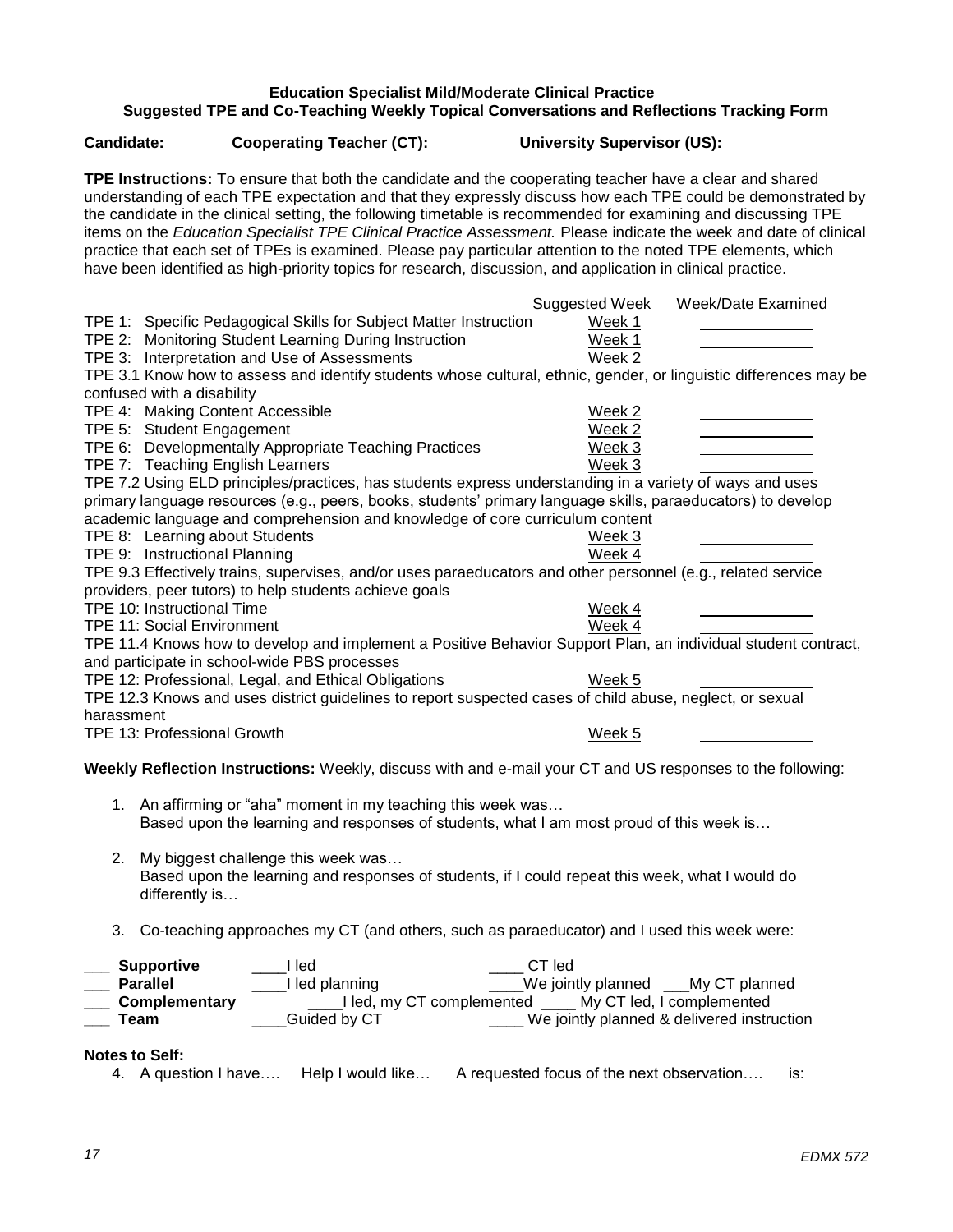### **What Does Co-Teaching Look Like? The Four Approaches**

Co-teaching has many faces. Teachers experienced in teaching in diverse classrooms report using four approaches to co-teaching – supportive, parallel, complementary, and team.

### **SUPPORTIVE**

Supportive co-teaching is when one teacher takes the lead instructional role and the other(s) rotates among the students providing support. The co-teacher(s) taking the supportive role watches and listens as students work together, stepping in to provide one-to-one tutorial assistance when necessary while the other co-teacher continues to direct the lesson. Teachers new to co-teaching or who are short of planning time often begin with this approach.

### **PARALLEL**

Parallel co-teaching is when two or more people work with different groups of students in different sections of the classroom. Co-teachers may rotate among the groups; and, sometimes there may be one group of students that works without a co-teacher for at least part of the time. Teachers new to co-teaching often begin with this approach. Key to parallel co-teaching is that each co-teacher eventually works with every student in the class.

### **COMPLEMENTARY**

Complementary co-teaching is when co-teachers do something to enhance the instruction provided by the other co-teacher(s). For example one co-teacher might paraphrase the other co-teacher's statements or model notetaking skills on a transparency. Sometimes, one of the complementary co-teaching partners pre-teaches the small group social skill roles required for successful cooperative group learning and then monitors as students practice the roles during the lesson taught by the other co-teacher. As co-teachers gain in confidence and acquire knowledge and skills from one another, complementary co-teaching becomes a preferred approach.

### **TEAM**

Team co-teaching is when two or more people do what the traditional teacher has always done – plan, teach, assess, and assume responsibility for all of the students in the classroom. Team co-teachers share leadership and responsibility in planning. When instruction, they simultaneously deliver lessons and are comfortable alternately taking the lead and being in the support or complementary role. Team co-teachers share lessons in ways that allow students to experience each teacher's expertise. For example, for a lesson on inventions in science, one co-teacher with interests is history might guide students to examine the impact of inventions on *society* at the time. The other, whose strengths are with the mechanisms involved, might explain and guide students in learning *how* the inventions work.

REMEMBER: The test of any successful co-teaching partnership is that the students view each teacher as equally knowledgeable and credible.

FROM: Villa, Thousand, & Nevin (2013). A *guide to co-teaching: New lessons and strategies to facilitate student learning (3rd ed.)* Thousand Oaks, CA: Corwin Press.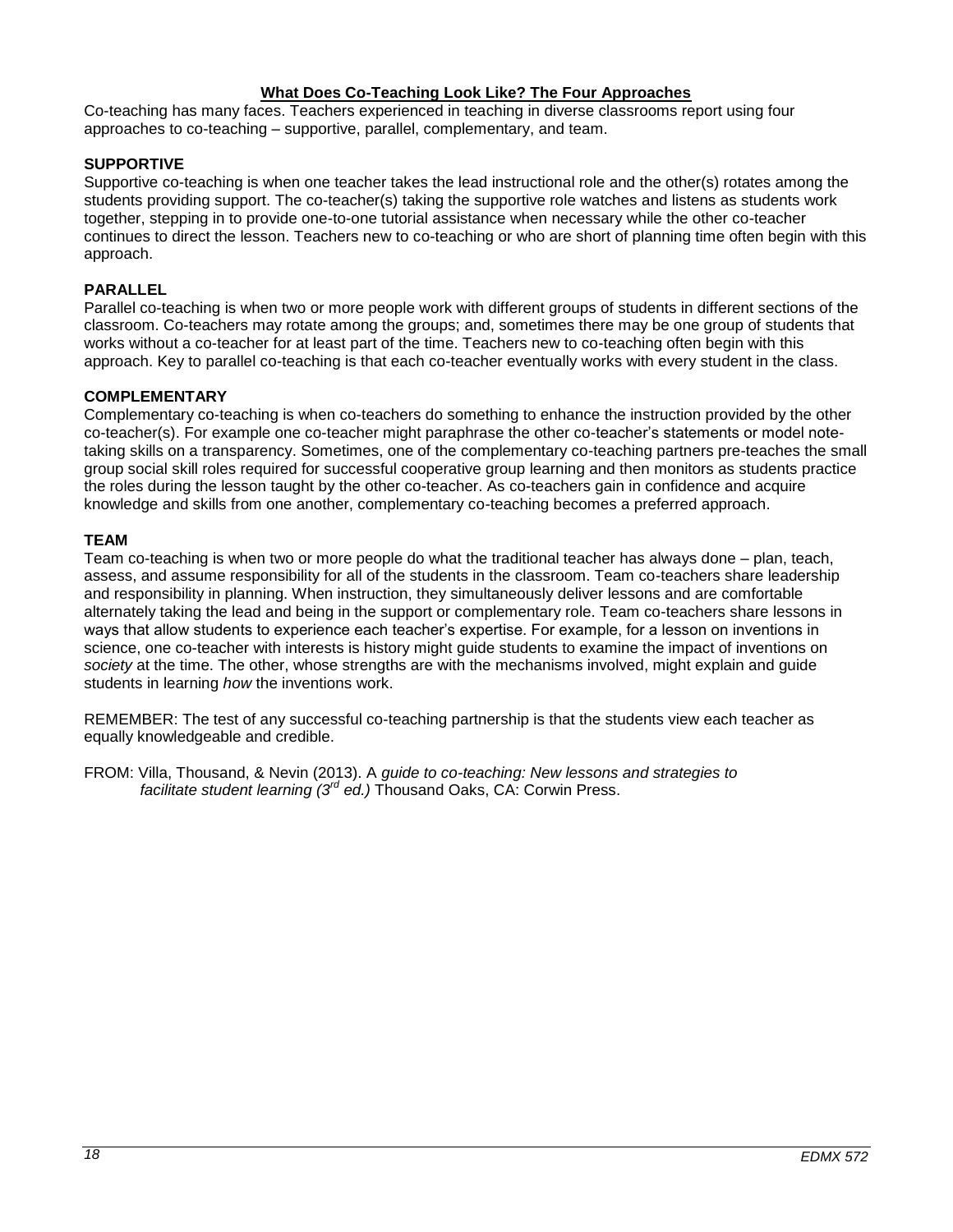### **PROFESSIONAL AND ADMINISTRATIVE REQUIREMENTS**

- <span id="page-18-0"></span>1. "Person-first" language (e.g., "Student with Down Syndrome" rather than "Down Syndrome student") must be used throughout all written and oral assignments and discussions.
- 2. Word process all written plans for treatment and assessment. Keep an electronic copy of all of your work. You will want these for your records and for potential future use as professional portfolio entries.
- 3. Complete and submit all clinical experience documentation on the due dates for full credit. If you have extraordinary circumstances that impact timely submission, inform the university supervisor. Any time that you have questions or concerns, please contact the university supervisor immediately.
- 4. Profession behavior is expected at all school and community sites with educational and program personnel, students, families, and supervisory personnel.
- 5. Academic Honesty Policy and Plagiarism. Students are expected to adhere to standards of academic honesty and integrity, as outlined in the Student Academic Honesty Policy. All assignments must be original work, clear and error-free. All ideas/material that are borrowed from other sources must have appropriate references to the original sources. Any quoted material should give credit to the source and be punctuated accordingly. The instructor reserves the right to discipline any student for academic dishonesty, in accordance with the general rules and regulations of the university. Disciplinary action may include the lowering of a grade, a failing grade for the assignment or the class as a whole, or dismissal from the program or university.

### **Grading Standard**

### <span id="page-18-2"></span><span id="page-18-1"></span>**Credit/No Credit**

The candidate's university supervisor, in collaboration with the cooperating teacher, prepares a Clinical Practice Summary report and completes the *ES TPE Clinical Practice* assessment based upon observations and clinical practice cooperating teacher feedback. The rubric on pages 10 and 11 of this syllabus provide guidance for assigning a performance score on the clinical practice assessment document. These Clinical Practice Summary report and *ES TPE Clinical Practice* are presented to the teacher candidate at the exit meeting and all participants sign the documents. These documents serve as official verification of successful completion of Clinical Practice and are required for the University to recommend a candidate for a credential at the end of the program.

- 1. A grade of CREDIT (CR) or NO CREDIT (NC) is assigned for clinical practice experiences by the university supervisor. If a credential candidate has not successfully met the Education Specialist Teacher Performance Expectations at an appropriate level, the candidate may be required to extend or repeat the experience.
- 2. If a candidate is unsuccessful in a clinical practice experience, a grade of NO CREDIT will be given. Granting of an additional opportunity for clinical practice will be made based on the circumstances under which the original NO CREDIT was given.
- 3. Should a candidate be in the potential situation of receiving NO CREDIT for clinical practice, the university supervisor and cooperating teacher must complete a Statement of Concern (SOC) as soon as possible and provide copies to the Program Coordinator. The documentation in the SOC, the action plan, and the follow up steps to the plan are key documents that are used to verify inadequate performance in clinical practice, if the action plan is not achieved.
- 4. Should a second clinical practice experience be recommended, the candidate must re-register for the clinical practice course prior to the new placement being made.

### **Conditions for Removal from School Site**

<span id="page-18-3"></span>A candidate will be removed from the school site and a Statement of Concern documenting the situation will be written immediately if a candidate:

- 1. endangers students or others;
- 2. violates recognized codes of conduct, e.g. CSUSM Student Code of Conduct, CSUSM Academic Honesty Policy NEA Code of Ethics, CA Education Code Section 44932; and/or
- 3. is dismissed from the classroom or school site by the cooperating professional or site or district administrator.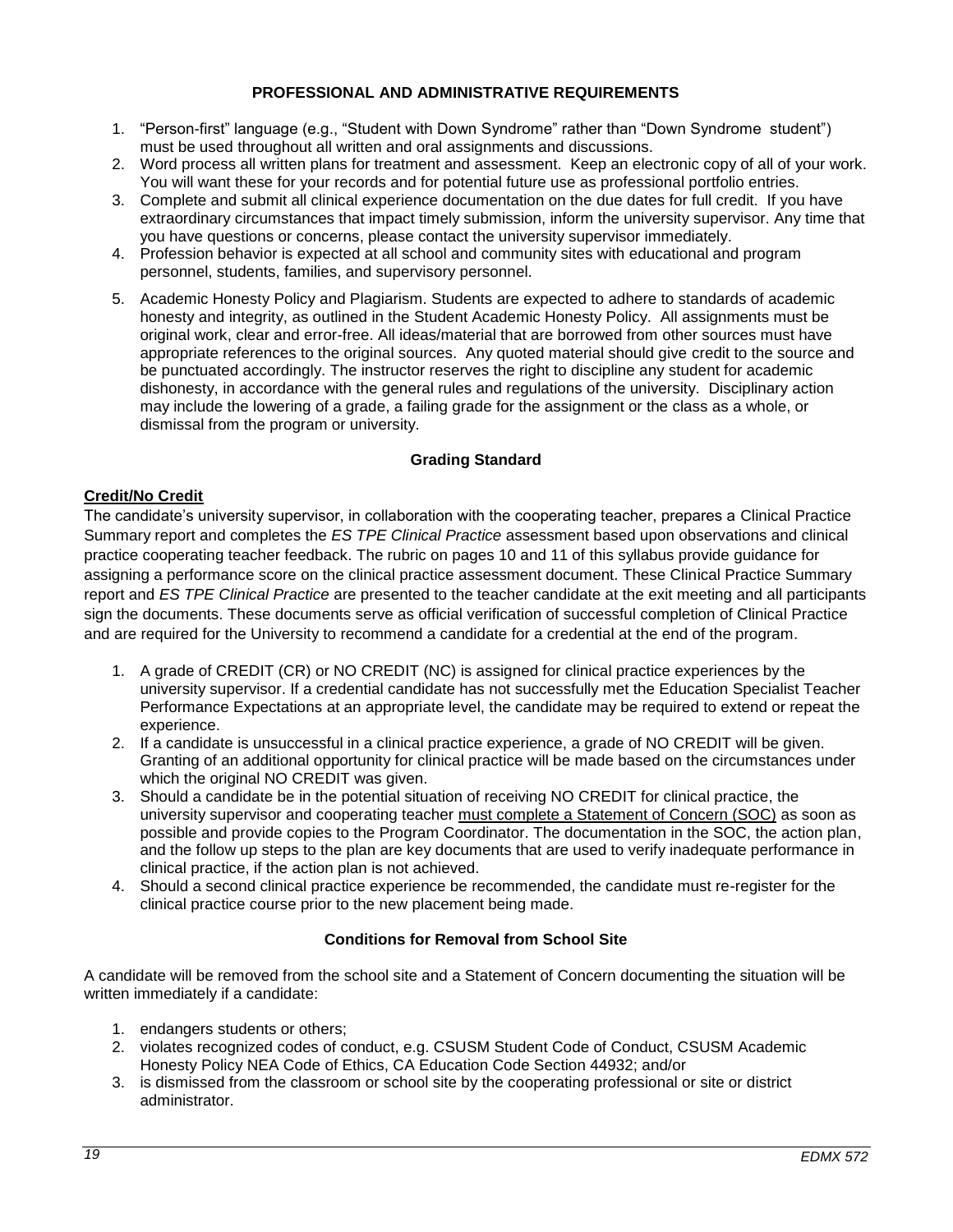The following rubric describes the timeframe, conditions, and expected evaluated behaviors and artifacts for each of the 4 performance levels on the CSUSM Mild/Moderate ES TPE Clinical Practice Assessment instrument. It clarifies the performance standard or criteria represented by the Does Not Meet (1), Approaching (2), Meets (3), and Exceptional (4) clinical rating for a TPE element on the 4-point rating scale. The University Supervisor and Cooperating Teacher can independently use this rubric and then confer as to the appropriate rating on a TPE element for a candidate they both are mentoring. A candidate must earn at least a Meets (3) score on each TPE element to get credit for the element in clinical

| practice.                                                                                                                                                                                                                                                                                                                                                                                                                                                                                                                                                                                                                                                                                                                                                                                                                                                                                                                                                                                                                                                                                                                                                                                                                                                                                                                                                                                                                                                                                      |                                                                                                                                                                                                                                                                                                                                                                                                                                                                                                                                                                                                                                                                                                                                                                                                                                                                                                                                                                                                                                                                                                                                                                                                                                                                                                                                                                                                                                      |                                                                                                                                                                                                                                                                                                                                                                                                                                                                                                                                                                                                                                                                                                                                                                                                                                                                                                                                                                                                                                                                                                                                                                                                                                                                                                                                                     |                                                                                                                                                                                                                                                                                                                                                                                                                                                                                                                                                                                                                                                                                                                                                                                                                                                                                                                                                                                                                                                                                                                                                                                                                                                                                                                                                                                    |
|------------------------------------------------------------------------------------------------------------------------------------------------------------------------------------------------------------------------------------------------------------------------------------------------------------------------------------------------------------------------------------------------------------------------------------------------------------------------------------------------------------------------------------------------------------------------------------------------------------------------------------------------------------------------------------------------------------------------------------------------------------------------------------------------------------------------------------------------------------------------------------------------------------------------------------------------------------------------------------------------------------------------------------------------------------------------------------------------------------------------------------------------------------------------------------------------------------------------------------------------------------------------------------------------------------------------------------------------------------------------------------------------------------------------------------------------------------------------------------------------|--------------------------------------------------------------------------------------------------------------------------------------------------------------------------------------------------------------------------------------------------------------------------------------------------------------------------------------------------------------------------------------------------------------------------------------------------------------------------------------------------------------------------------------------------------------------------------------------------------------------------------------------------------------------------------------------------------------------------------------------------------------------------------------------------------------------------------------------------------------------------------------------------------------------------------------------------------------------------------------------------------------------------------------------------------------------------------------------------------------------------------------------------------------------------------------------------------------------------------------------------------------------------------------------------------------------------------------------------------------------------------------------------------------------------------------|-----------------------------------------------------------------------------------------------------------------------------------------------------------------------------------------------------------------------------------------------------------------------------------------------------------------------------------------------------------------------------------------------------------------------------------------------------------------------------------------------------------------------------------------------------------------------------------------------------------------------------------------------------------------------------------------------------------------------------------------------------------------------------------------------------------------------------------------------------------------------------------------------------------------------------------------------------------------------------------------------------------------------------------------------------------------------------------------------------------------------------------------------------------------------------------------------------------------------------------------------------------------------------------------------------------------------------------------------------|------------------------------------------------------------------------------------------------------------------------------------------------------------------------------------------------------------------------------------------------------------------------------------------------------------------------------------------------------------------------------------------------------------------------------------------------------------------------------------------------------------------------------------------------------------------------------------------------------------------------------------------------------------------------------------------------------------------------------------------------------------------------------------------------------------------------------------------------------------------------------------------------------------------------------------------------------------------------------------------------------------------------------------------------------------------------------------------------------------------------------------------------------------------------------------------------------------------------------------------------------------------------------------------------------------------------------------------------------------------------------------|
| Does Not Meet (1)                                                                                                                                                                                                                                                                                                                                                                                                                                                                                                                                                                                                                                                                                                                                                                                                                                                                                                                                                                                                                                                                                                                                                                                                                                                                                                                                                                                                                                                                              | Approaching (2)                                                                                                                                                                                                                                                                                                                                                                                                                                                                                                                                                                                                                                                                                                                                                                                                                                                                                                                                                                                                                                                                                                                                                                                                                                                                                                                                                                                                                      | Meets (3) (the standard)                                                                                                                                                                                                                                                                                                                                                                                                                                                                                                                                                                                                                                                                                                                                                                                                                                                                                                                                                                                                                                                                                                                                                                                                                                                                                                                            | Exceptional (4)                                                                                                                                                                                                                                                                                                                                                                                                                                                                                                                                                                                                                                                                                                                                                                                                                                                                                                                                                                                                                                                                                                                                                                                                                                                                                                                                                                    |
| (the standard)<br>Requires significant more<br>understanding, instruction,<br>and/or experience                                                                                                                                                                                                                                                                                                                                                                                                                                                                                                                                                                                                                                                                                                                                                                                                                                                                                                                                                                                                                                                                                                                                                                                                                                                                                                                                                                                                | (meeting the standard)<br>Understands but requires<br>additional coaching or<br>clarification                                                                                                                                                                                                                                                                                                                                                                                                                                                                                                                                                                                                                                                                                                                                                                                                                                                                                                                                                                                                                                                                                                                                                                                                                                                                                                                                        | Meets the standard as stated<br>in the ES TPE at the level of a<br>novice teacher                                                                                                                                                                                                                                                                                                                                                                                                                                                                                                                                                                                                                                                                                                                                                                                                                                                                                                                                                                                                                                                                                                                                                                                                                                                                   | Performs the standard as<br>stated in the ES TPE at an<br>exceptional level, well<br>beyond novice                                                                                                                                                                                                                                                                                                                                                                                                                                                                                                                                                                                                                                                                                                                                                                                                                                                                                                                                                                                                                                                                                                                                                                                                                                                                                 |
| Given the timeframe of the<br>clinical practice experience<br>(i.e., 50 days for Mild/Moderate<br>clinical practice and 20 days<br>for Moderate/Severe clinical<br>practice) and the modeling,<br>guided practice, and coaching<br>provided by the Cooperating<br>Teacher (Intern Support<br>Provider) and University<br>Supervisor, either or both the<br>University Supervisor and/or<br>Cooperating Teacher's assess<br>via their observations and/or<br>examination of the artifacts<br>(e.g., assessment report,<br>observation report, lesson<br>plans) provided by the<br>candidate for the given TPE<br>element leads to the<br>conclusion that the candidate:<br>has demonstrates the<br>knowledge and/or practice<br>articulated in the TPE element<br>criterion with little frequency<br>and will require extensive<br>modeling, coaching,<br>instruction, and clinical<br>experience to potentially<br>achieve the criterion<br>performance<br>has provided few or no<br>evidences that are assessed<br>as (a) relevant examples, (b)<br>appropriate to the content of<br>the TPE element, or (c)<br>adequate to demonstrate the<br>criterion as stated in the TPE<br>element<br>even when provided with<br>prompting and direct<br>questioning, has difficulty<br>identifying ways in which the<br>provided artifact(s) and/or<br>his/her assessment,<br>instruction, decision-making,<br>and collaborative behaviors<br>illustrate performance of the<br>TPE element's criterion | Given the timeframe of the<br>clinical practice experience<br>(i.e., 50 days for<br>Mild/Moderate clinical practice<br>and 20 days for<br>Moderate/Severe clinical<br>practice) and the modeling,<br>guided practice, and coaching<br>provided by the Cooperating<br>Teacher (Intern Support<br>Provider) and University<br>Supervisor, either or both the<br>University Supervisor and/or<br>Cooperating Teacher assess<br>via their observations and/or<br>examination of the artifacts<br>(e.g., assessment report,<br>observation report, lesson<br>plans) provided by the<br>candidate for the given TPE<br>element that the candidate:<br>has demonstrated, but not yet<br>consistently, the knowledge<br>and/or practice articulated in<br>the TPE element criterion and<br>requires and will benefit from<br>further modeling, coaching,<br>and/or clarification to achieve<br>the criterion performance<br>has provided some, but not<br>yet sufficient, evidences that<br>are (a) relevant examples, (b)<br>appropriate to the content of<br>the TPE element, and (c)<br>adequate to demonstrate the<br>criterion as stated in the TPE<br>element<br>requires some prompting,<br>when asked to describe and<br>explain ways in which the<br>provided artifact(s) and/or<br>his/her assessment,<br>instruction, decision-making,<br>and collaborative behaviors<br>illustrate performance of the<br>TPE element's criterion | Given the timeframe of the<br>clinical practice experience<br>(i.e., 50 days for Mild/Moderate<br>clinical practice and 20 days for<br>Moderate/Severe clinical<br>practice) and the modeling,<br>guided practice, and coaching<br>provided by the Cooperating<br>Teacher (Intern Support<br>Provider) and University<br>Supervisor, both the University<br><b>Supervisor and Cooperating</b><br>Teacher assess via their<br>observations and examination<br>of the artifacts (e.g.,<br>assessment report, observation<br>report, lesson plans) provided<br>by the candidate for the given<br>TPE element that there is<br>adequate evidence to conclude<br>that the candidate:<br>has consistently demonstrated<br>the knowledge and/or practice<br>articulated in the TPE element<br>criterion with minimal need for<br>further modeling, coaching or<br>clarification<br>has provided evidences that<br>are (a) relevant examples, (b)<br>appropriate to the content of<br>the TPE element, and (c)<br>adequate to demonstrate the<br>criterion as stated in the TPE<br>element<br>can describe and explain, with<br>little to no prompting, ways in<br>which the provided artifact(s)<br>and/or his/her assessment,<br>instruction, decision-making,<br>and collaborative behaviors<br>illustrate performance of the<br>TPE element's criterion | Given the timeframe of the<br>clinical practice experience<br>(i.e., 50 days for<br>Mild/Moderate clinical practice<br>and 20 days for<br>Moderate/Severe clinical<br>practice) and the modeling,<br>guided practice, and coaching<br>provided by the Cooperating<br>Teacher (Intern Support<br>Provider) and University<br>Supervisor, both the<br>University Supervisor and<br>Cooperating Teacher assess<br>via their observations and<br>examination of the artifacts<br>(e.g., assessment report,<br>observation report, lesson<br>plans) provided by the<br>candidate for the given TPE<br>element that there is ample<br>evidence to conclude that the<br>candidate:<br>has consistently<br>demonstrated the knowledge<br>and/or practice articulated in<br>the TPE element criterion<br>without need for further<br>modeling, coaching or<br>clarification<br>has provided multiple<br>evidences that are clearly (a)<br>relevant examples, (b)<br>appropriate to the content of<br>the TPE element, and (c)<br>adequate to demonstrate the<br>criterion as stated in the TPE<br>element<br>can independently (without<br>prompting) describe and<br>explain in detail ways in which<br>the provided artifact(s) and/or<br>his/her assessment,<br>instruction, decision-making,<br>and collaborative behaviors<br>illustrate performance of the<br>TPE element's criterion |
|                                                                                                                                                                                                                                                                                                                                                                                                                                                                                                                                                                                                                                                                                                                                                                                                                                                                                                                                                                                                                                                                                                                                                                                                                                                                                                                                                                                                                                                                                                |                                                                                                                                                                                                                                                                                                                                                                                                                                                                                                                                                                                                                                                                                                                                                                                                                                                                                                                                                                                                                                                                                                                                                                                                                                                                                                                                                                                                                                      |                                                                                                                                                                                                                                                                                                                                                                                                                                                                                                                                                                                                                                                                                                                                                                                                                                                                                                                                                                                                                                                                                                                                                                                                                                                                                                                                                     |                                                                                                                                                                                                                                                                                                                                                                                                                                                                                                                                                                                                                                                                                                                                                                                                                                                                                                                                                                                                                                                                                                                                                                                                                                                                                                                                                                                    |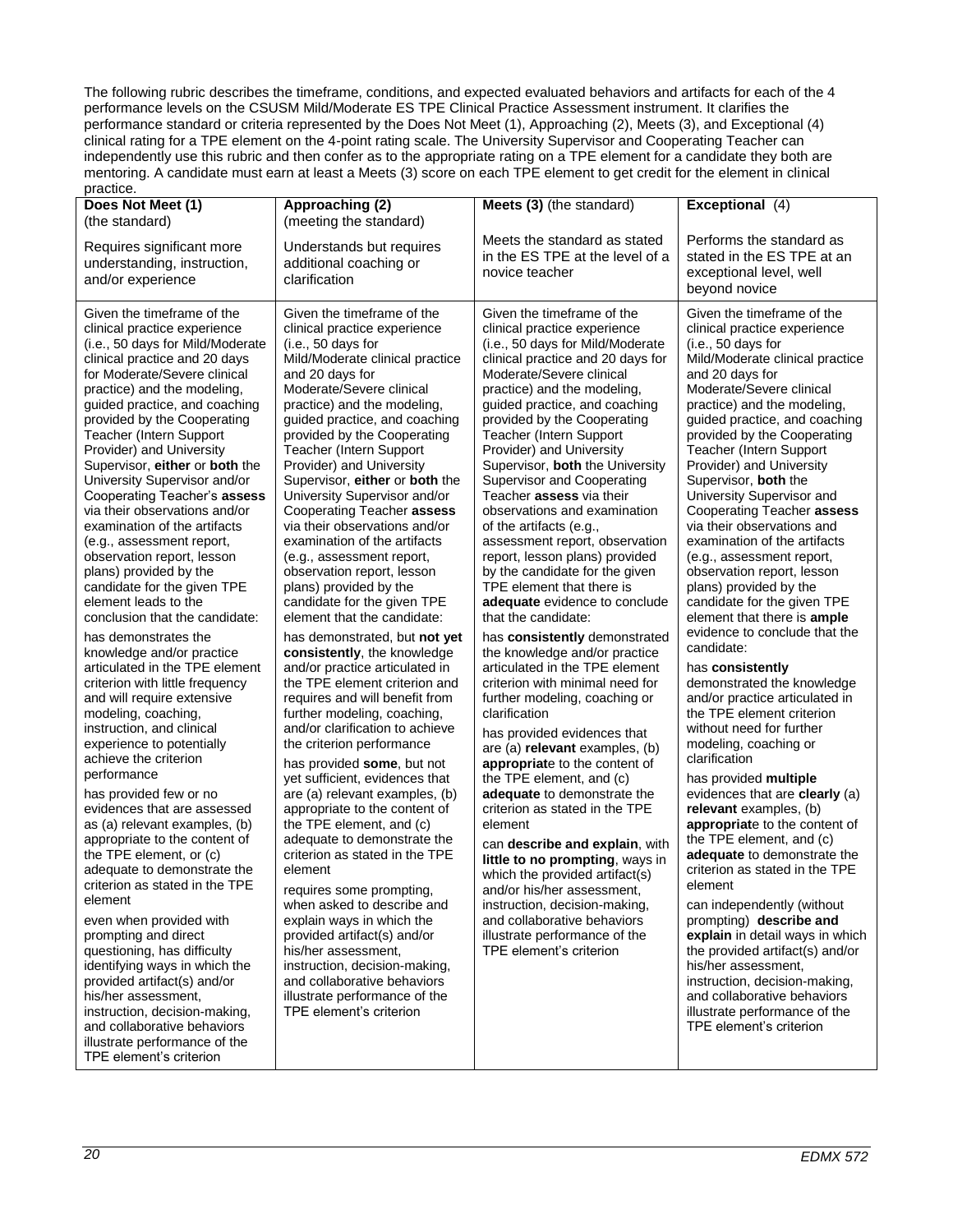### **GENERAL CONSIDERATIONS**

### **Assessment of Professional Dispositions**

<span id="page-20-1"></span><span id="page-20-0"></span>Assessing a candidate's dispositions within a professional preparation program is recognition that teaching and working with learners of all ages requires not only specific content knowledge and pedagogical skills, but positive attitudes about multiple dimensions of the profession. The School of Education has identified six dispositions – social justice and equity, collaboration, critical thinking, professional ethics, reflective teaching and learning, and life-long learning—and developed an assessment rubric. For each dispositional element, there are three levels of performance - *unacceptable*, *initial target*, and *advanced target*. The description and rubric for the three levels of performance offer measurable behaviors and examples.

The assessment is designed to provide candidates with ongoing feedback for their growth in professional dispositions and includes a self-assessment by the candidate. The dispositions and rubric are presented, explained and assessed in one or more designated courses in each program as well as in clinical practice. Based upon assessment feedback candidates will compose a reflection that becomes part of the candidate's Teaching Performance Expectation portfolio. Candidates are expected to meet the level of *initial target* during the program.

### **School of Education Attendance Policy**

<span id="page-20-2"></span>Due to the dynamic and interactive nature of courses in the School of Education, all candidates are expected to attend all classes and participate actively. At a minimum, candidates must attend more than 80% of class time, or s/he may not receive a passing grade for the course at the discretion of the instructor. Individual instructors may adopt more stringent attendance requirements. Should the candidate have extenuating circumstances, s/he should contact the instructor as soon as possible. *(Adopted by the COE Governance Community, December, 1997).*

### <span id="page-20-3"></span>**Clinical Practice**

All teacher candidates are expected to be present at their assigned school site as scheduled by program requirements and the specific school site calendar and teaching contract. Should the teacher candidate have extenuating circumstances, s/he should contact the University Supervisor and Program Coordinator as soon as possible.

### **Students with Disabilities Requiring Reasonable Accommodations**

<span id="page-20-4"></span>Candidates with disabilities who require reasonable accommodations must be approved for services by providing appropriate and recent documentation to the Office of Disable Student Services (DSS). This office is located in Craven Hall 4300, and can be contacted by phone at (760) 750-4905, or TTY (760) 750-4909. Candidates authorized by DSS to receive reasonable accommodations should meet with their instructor during office hours or, in order to ensure confidentiality, in a more private setting.

### **All University Writing Requirement**

<span id="page-20-5"></span>This course ensures that the university's minimum 2,500-word per course writing requirement is met through the course assignments, reflections, and postings for Education Specialist standard.

### **CSUSM Academic Honesty Policy**

<span id="page-20-6"></span>"Students will be expected to adhere to standards of academic honesty and integrity, as outlined in the Student Academic Honesty Policy. All written work and oral presentation assignments must be original work. All ideas/materials that are borrowed from other sources must have appropriate references to the original sources. Any quoted material should give credit to the source and be punctuated with quotation marks.

Students are responsible for honest completion of their work including examinations. There will be no tolerance for infractions. If you believe there has been an infraction by someone in the class, please bring it to the instructor's attention. The instructor reserves the right to discipline any student for academic dishonesty in accordance with the general rules and regulations of the university. Disciplinary action may include the lowering of grades and/or the assignment of a failing grade for an exam, assignment, or the class as a whole."

Incidents of Academic Dishonesty will be reported to the Dean of Students. Sanctions at the University level may include suspension or expulsion from the University.